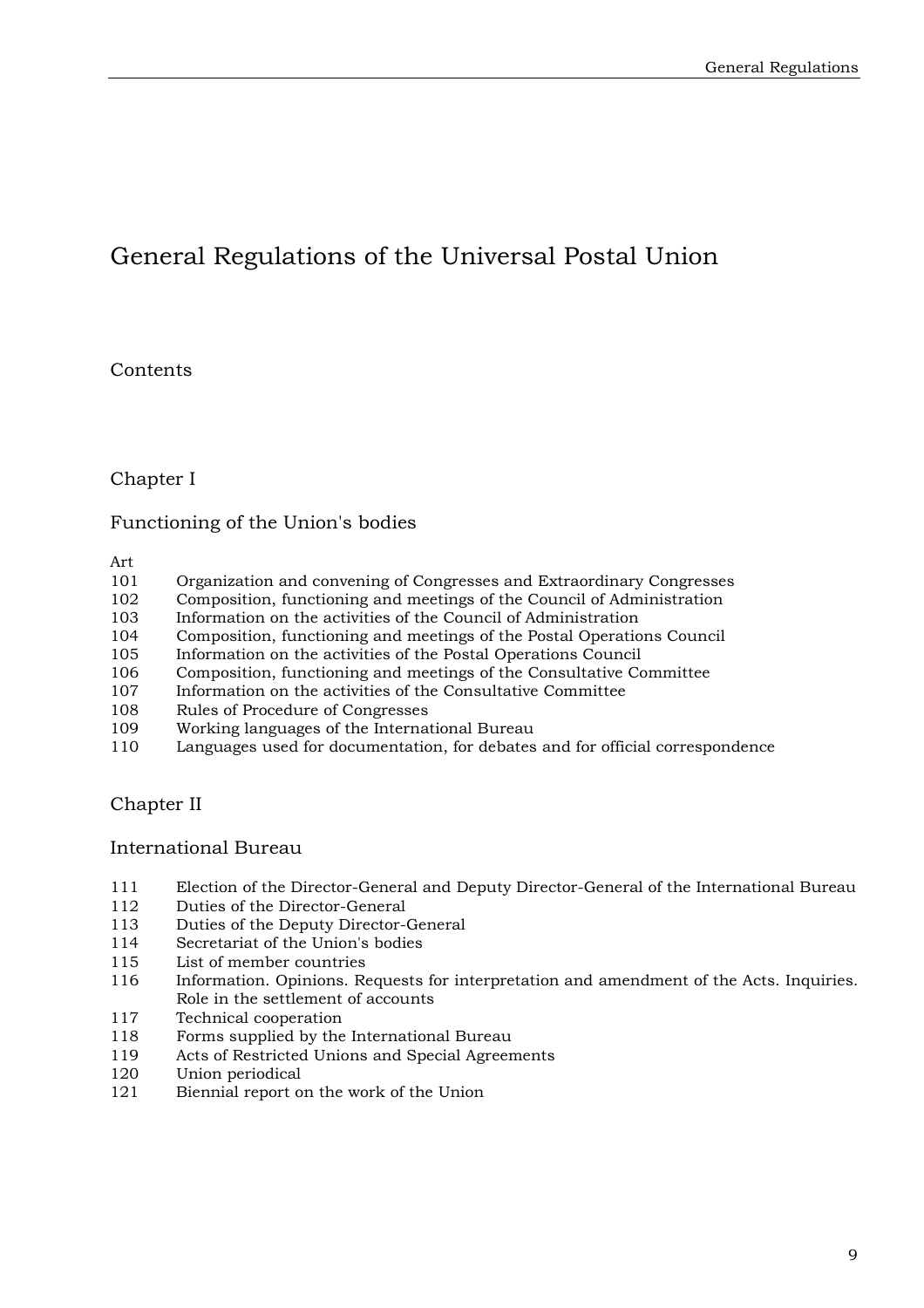# Chapter III

### Procedure for the submission and consideration of proposals

- 122 Procedure for submitting proposals to Congress<br>123 Procedure for submitting proposals to the Po
- Procedure for submitting proposals to the Postal Operations Council concerning the preparation of new Regulations in the light of decisions taken by Congress
- 124 Procedure for submitting proposals between Congresses
- 125 Consideration of proposals between Congresses
- 126 Notification of decisions adopted between Congresses
- 127 Entry into force of the Regulations and of the other decisions adopted between Congresses

### Chapter IV

### Finance

- 128 Fixing and regulation of the expenditure of the Union
- 129 Automatic sanctions
- 130 Contribution classes
- 131 Payment for supplies from the International Bureau

### Chapter V

### Arbitration

132 Arbitration procedure

# Chapter VI

### Final provisions

- 133 Conditions for approval of proposals concerning the General Regulations
- 134 Proposals concerning the Agreements with the United Nations
- 135 Entry into force and duration of the General Regulations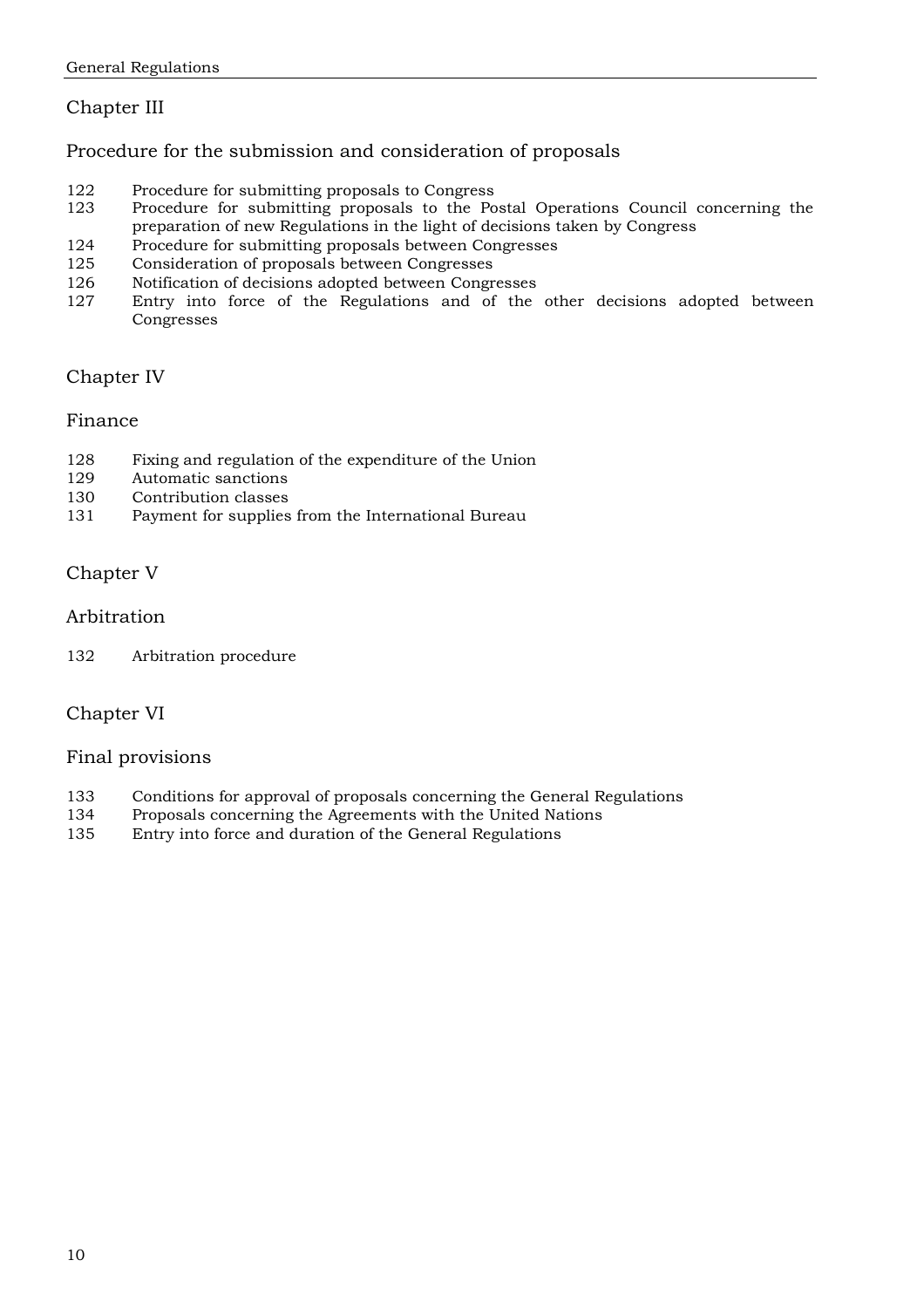# General Regulations of the Universal Postal Union

The undersigned plenipotentiaries of the Governments of member countries of the Union, having regard to article 22.2, of the Constitution of the Universal Postal Union, concluded at Vienna on 10 July 1964, have, by common consent, and subject to article 25.4, of the Constitution, drawn up in these General Regulations the following provisions securing the application of the Constitution and the functioning of the Union.

### Chapter I

Functioning of the Union's bodies

Article 101

Organization and convening of Congresses and Extraordinary Congresses (Const. 14, 15)

1 The representatives of member countries shall meet in Congress not later than four years after the end of the year during which the preceding Congress took place.

2 Each member country shall arrange for its representation at Congress by one or more plenipotentiaries furnished by their Government with the necessary powers. It may, if need be, arrange to be represented by the delegation of another member country. Nevertheless it shall be understood that a delegation may represent only one member country other than its own.

3 In debates, each country shall be entitled to one vote, subject to the sanctions provided for in article 129.

4 In principle, each Congress shall designate the country in which the next Congress will be held. If that designation proves inapplicable, the Council of Administration shall be authorized to designate the country where Congress is to meet, after consultation with the latter country.

5 After consultation with the International Bureau, the host Government shall fix the definitive date and the precise locality of Congress. In principle one year before that date the host Government shall send an invitation to the Government of each member country of the Union. This invitation may be sent direct or through the intermediary of another Government or through the Director-General of the International Bureau.

6 When a Congress has to be convened without a host Government, the International Bureau, with the agreement of the Council of Administration and after consultation with the Government of the Swiss Confederation, shall take the necessary steps to convene and organize the Congress in the country in which the seat of the Union is situated. In this event the International Bureau shall perform the functions of the host Government.

7 The meeting place of an Extraordinary Congress shall be fixed, after consultation with the International Bureau, by the member countries which have initiated that Congress.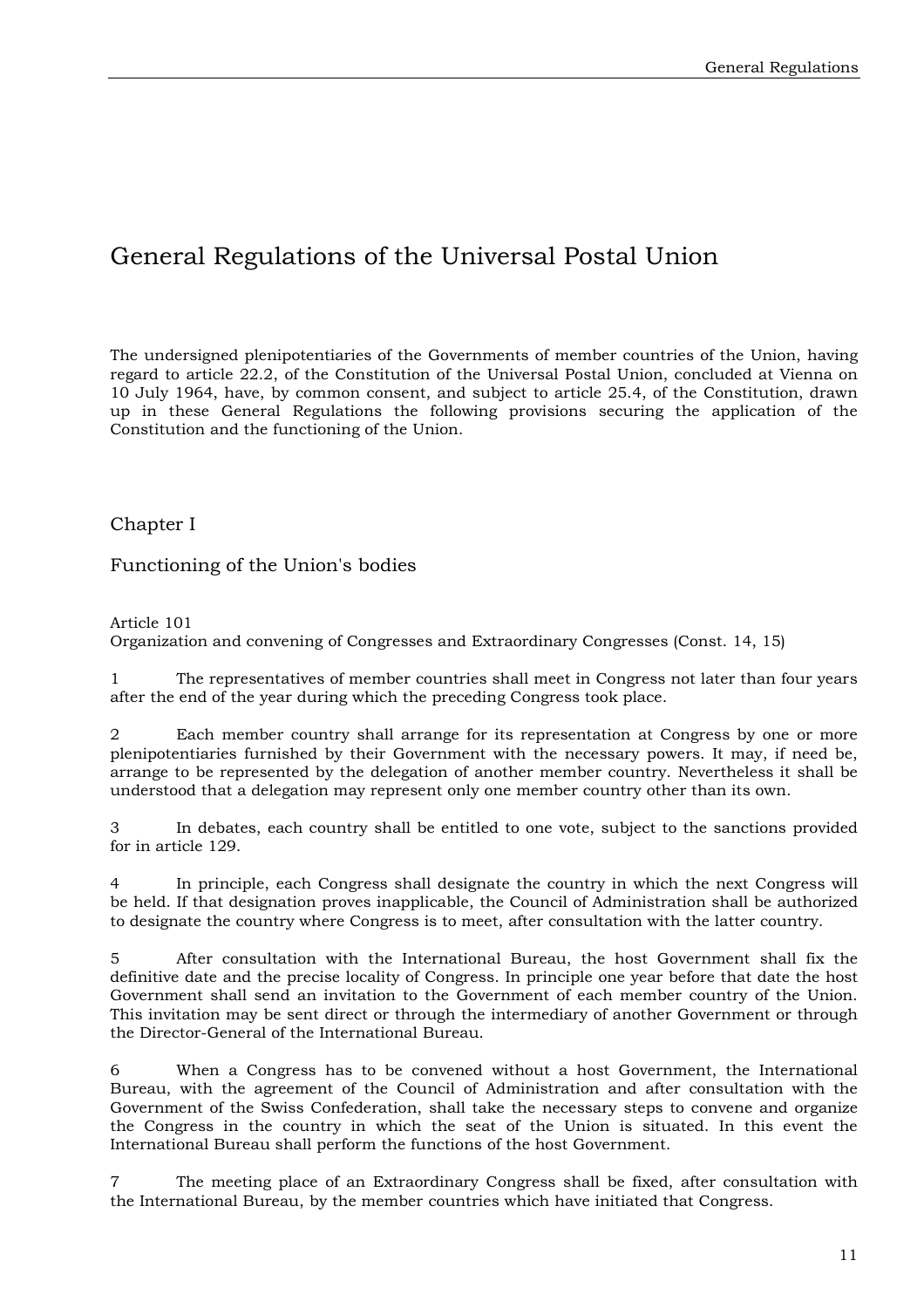8 Paragraphs 2 to 6 shall be applicable by analogy to Extraordinary Congresses.

Article 102

Composition, functioning and meetings of the Council of Administration (Const. 17)

1 The Council of Administration shall consist of forty-one members who shall exercise their functions during the period between two successive Congresses.

2 The chairmanship shall devolve by right on the host country of Congress. If that country waives this right, it shall become a de jure member and, as a result, the geographical group to which it belongs shall have at its disposal an additional seat, to which the restrictive provisions of paragraph 3 shall not apply. In that case, the Council of Administration shall elect to the chairmanship one of the member countries belonging to the geographical group of the host country.

3 The forty other members of the Council of Administration shall be elected by Congress on the basis of an equitable geographical distribution. At least a half of the membership shall be renewed at each Congress; no member may be chosen by three successive Congresses.

4 Each member of the Council of Administration shall appoint its representative, who shall be competent in postal matters.

5 The office of member of the Council of Administration shall be unpaid. The operational expenses of this Council shall be borne by the Union.

- 6 The Council of Administration shall have the following functions:
- 6.1 to supervise the activities of the Union between Congresses, ensuring compliance with the decisions of Congress, studying questions with respect to governmental policies on postal issues, and taking account of international regulatory developments such as those relating to trade in services and to competition;
- 6.2 to consider and approve, within the framework of its competence, any action considered necessary to safeguard and enhance the quality of and to modernize the international postal service;
- 6.3 to promote, coordinate and supervise all forms of postal technical assistance within the framework of international technical cooperation;
- 6.4 to consider and approve the biennial budget and the accounts of the Union;
- 6.5 to authorize the ceiling of expenditure to be exceeded, if circumstances so require, in accordance with article 128.3 to 5;
- 6.6 to lay down the Financial Regulations of the UPU;
- 6.7 to lay down the rules governing the Reserve Fund;
- 6.8 to lay down the rules governing the Special Fund;
- 6.9 to lay down the rules governing the Special Activities Fund;
- 6.10 to lay down the rules governing the Voluntary Fund;
- 6.11 to provide control over the activities of the International Bureau;
- 6.12 to authorize election of a lower contribution class, if it is so requested, in accordance with the conditions set out in article 130.6;
- 6.13 to authorize a change of geographical group if it is so requested, taking into account the views expressed by the countries which are members of the geographical groups concerned;
- 6.14 to lay down the Staff Regulations and the conditions of service of the elected officials;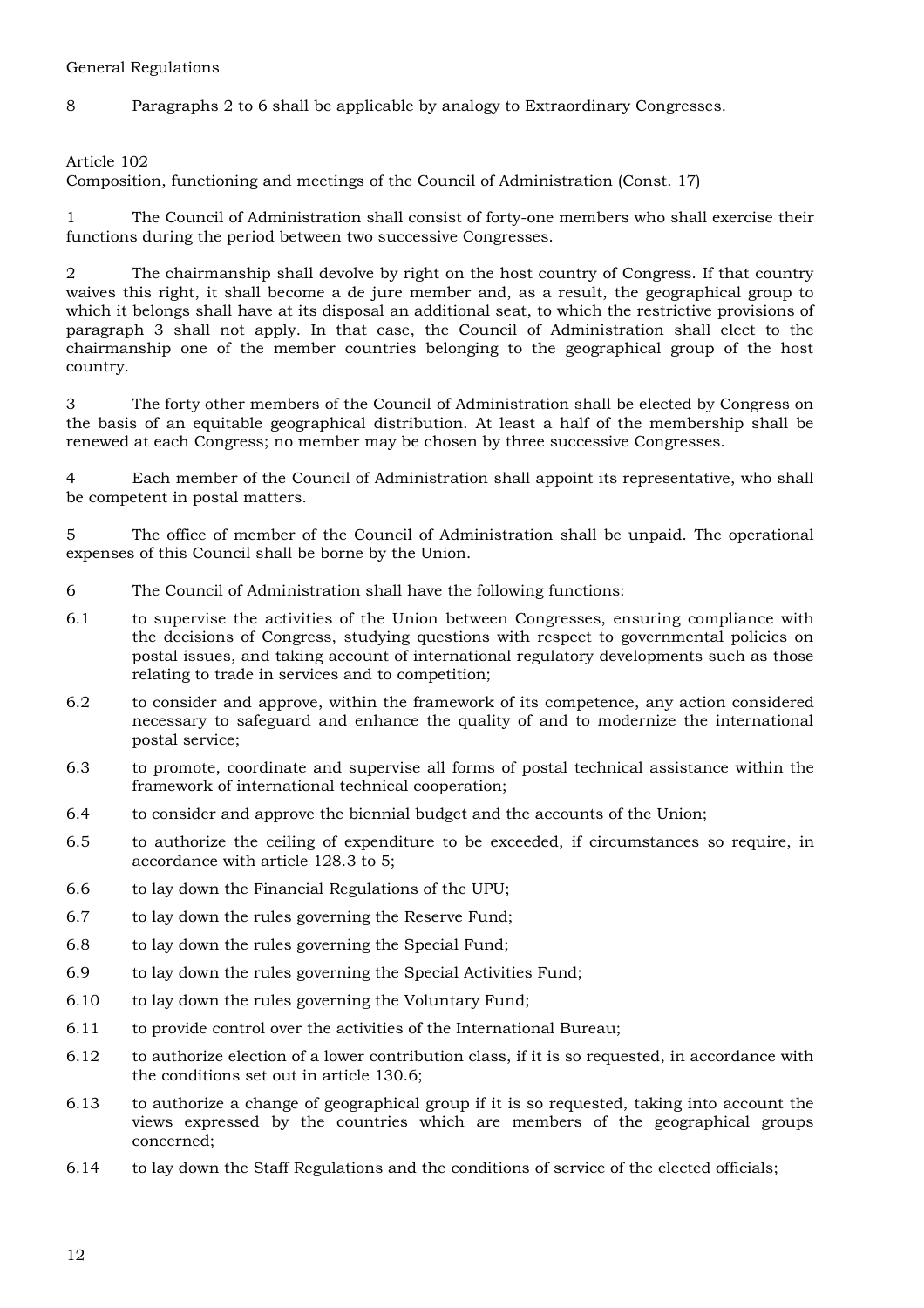- 6.15 to create or abolish International Bureau posts taking into account the restrictions imposed by the expenditure ceiling fixed;
- 6.16 to lay down the Regulations of the Social Fund;
- 6.17 to approve the biennial report and the Financial Operating Report on the work of the Union prepared by the International Bureau and where appropriate to furnish observations on them;
- 6.18 to decide on the contacts to be established with postal administrations in order to carry out its functions;
- 6.19 after consulting the Postal Operations Council, to decide on the contacts to be established with the organizations which are not de jure observers, to consider and approve the reports by the International Bureau on UPU relations with other international bodies and to take the decisions which it considers appropriate on the conduct of such relations and the action to be taken on them; to designate in due course, after consulting the Postal Operations Council and the Secretary General, the international organizations, associations, enterprises and qualified persons to be invited to be represented at specific meetings of Congress and its Committees when this is in the interest of the Union or the work of Congress and to instruct the Director-General to issue the necessary invitations;
- 6.20 to establish principles, as may be considered necessary, for the Postal Operations Council to take into account in its study of questions with major financial repercussions (charges, terminal dues, transit charges, basic airmail conveyance rates and the posting abroad of letter-post items), to follow closely the study of these questions, and to review and approve, for conformity with the aforementioned principles, Postal Operations Council proposals relating to these questions;
- 6.21 to study, at the request of Congress, the Postal Operations Council or postal administrations, administrative, legislative and legal problems concerning the Union or the international postal service; it shall be for the Council of Administration to decide, in the above-mentioned fields, whether it is expedient to undertake the studies requested by postal administrations between Congresses;
- 6.22 to formulate proposals which shall be submitted for the approval either of Congress or of postal administrations in accordance with article 125;
- 6.23 to approve, within the framework of its competence, the recommendations of the Postal Operations Council for the adoption, if necessary, of regulations or of a new procedure until such time as Congress takes a decision in the matter;
- 6.24 to consider the annual report prepared by the Postal Operations Council and any proposals submitted by the Council;
- 6.25 to submit subjects for study to the Postal Operations Council for examination in accordance with article 104, paragraph 9.16;
- 6.26 to designate the country where the next Congress is to be held in the case provided for in article 101, paragraph 4;
- 6.27 to determine in due course and after consulting the Postal Operations Council, the number of Committees required to carry out the work of Congress and to specify their functions;
- 6.28 to designate, after consulting the Postal Operations Council and subject to the approval of Congress, the member countries prepared:
	- to assume the vice-chairmanships of Congress and the chairman-ships and vicechairmanships of the Committees, taking as much account as possible of the equitable geographical distribution of the member countries; and
	- to sit on the restricted Committees of Congress;
- 6.29 to review and approve the draft Strategic Plan for presentation to Congress developed by the Postal Operations Council with the support of the International Bureau; to review and approve annual revisions of the Plan approved by Congress on the basis of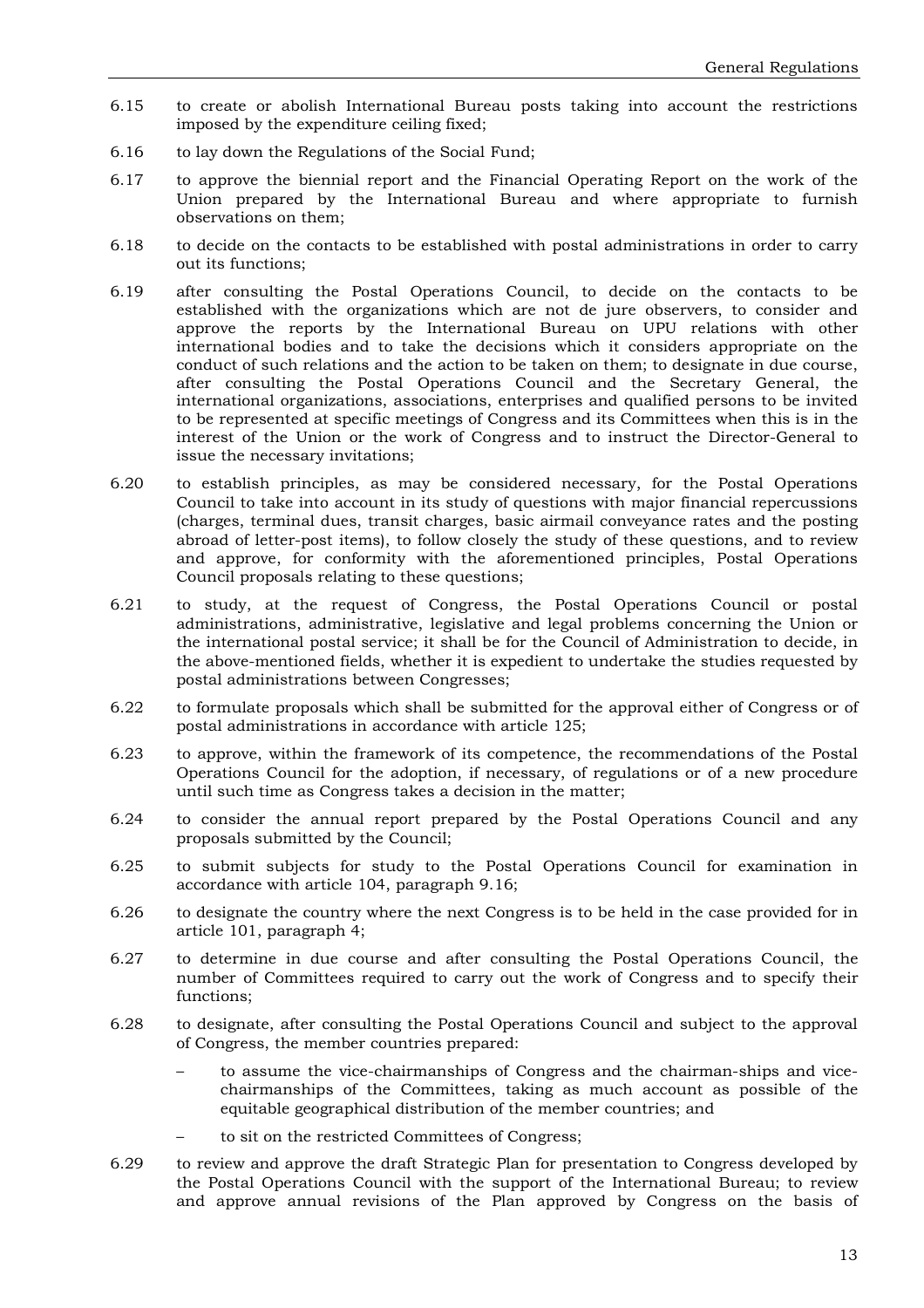recommendations from the Postal Operations Council, and to consult with the Postal Operations Council on the development and annual updating of the Plan;

- 6.30 to establish the framework for the organization of the Consultative Committee and concur in the organization of the Consultative Committee in accordance with the provisions of article 106;
- 6.31 to establish criteria for membership of the Consultative Committee and to approve or reject applications for membership in accordance with those criteria, ensuring that action on the applications is accomplished through an expedited process between meetings of the Council of Administration;
- 6.32 to designate the members that will serve as members of the Consultative Committee;
- 6.33 to receive and discuss reports and recommendations from the Consultative Committee and to consider recommendations from the Consultative Committee for submission to Congress.

7 At its first meeting, which shall be convened by the Chairman of Congress, the Council of Administration shall elect four Vice-Chairmen from among its members and draw up its Rules of Procedure.

8 On convocation by its Chairman, the Council of Administration shall meet in principle once a year, at Union headquarters.

9 The Chairman, the Vice-Chairmen and the Committee Chairmen of the Council of Administration and the Chairman of the Strategic Planning Working Party shall form the Management Committee. This Committee shall prepare and direct the work of each session of the Council of Administration. It shall approve, on behalf of the Council of Administration, the biennial report prepared by the International Bureau on the work of the Union and it shall take on any other task which the Council of Administration decides to assign to it or the need for which arises in the course of the strategic planning process.

10 The representative of each of the members of the Council of Administration participating in its meetings, except for meetings which take place during Congress, shall be entitled to reimbursement of the cost of either an economy class return air ticket or first class return rail ticket, or expenses incurred for travel by any other means subject to the condition that the amount does not exceed the price of the economy class return ticket. The same entitlement shall be granted to each member of its Committees, Working Parties or other bodies when these meet outside Congress and the sessions of the Council.

11 The Chairman of the Postal Operations Council shall represent that body at meetings of the Council of Administration on the agenda of which there are questions of interest to the body which he directs.

12 The Chairman of the Consultative Committee shall represent it at meetings of the Council of Administration when the agenda contains questions of interest to the Consultative Committee.

13 To ensure effective liaison between the work of the two bodies, the Postal Operations Council may designate representatives to attend Council of Administration meetings as observers.

14 The postal administration of the country in which the Council of Administration meets shall be invited to take part in the meetings in the capacity of observer, if that country is not a member of the Council of Administration.

15 The Council of Administration may invite any international body, any representative of an association or enterprise, or any qualified person whom it wishes to associate with its work to its meetings, without the right to vote. It may also invite, under the same conditions, one or more postal administrations of member countries concerned with questions on its agenda.

16 If they so request, the following observers may participate in the plenary sessions and Committee meetings of the Council of Administration, without the right to vote: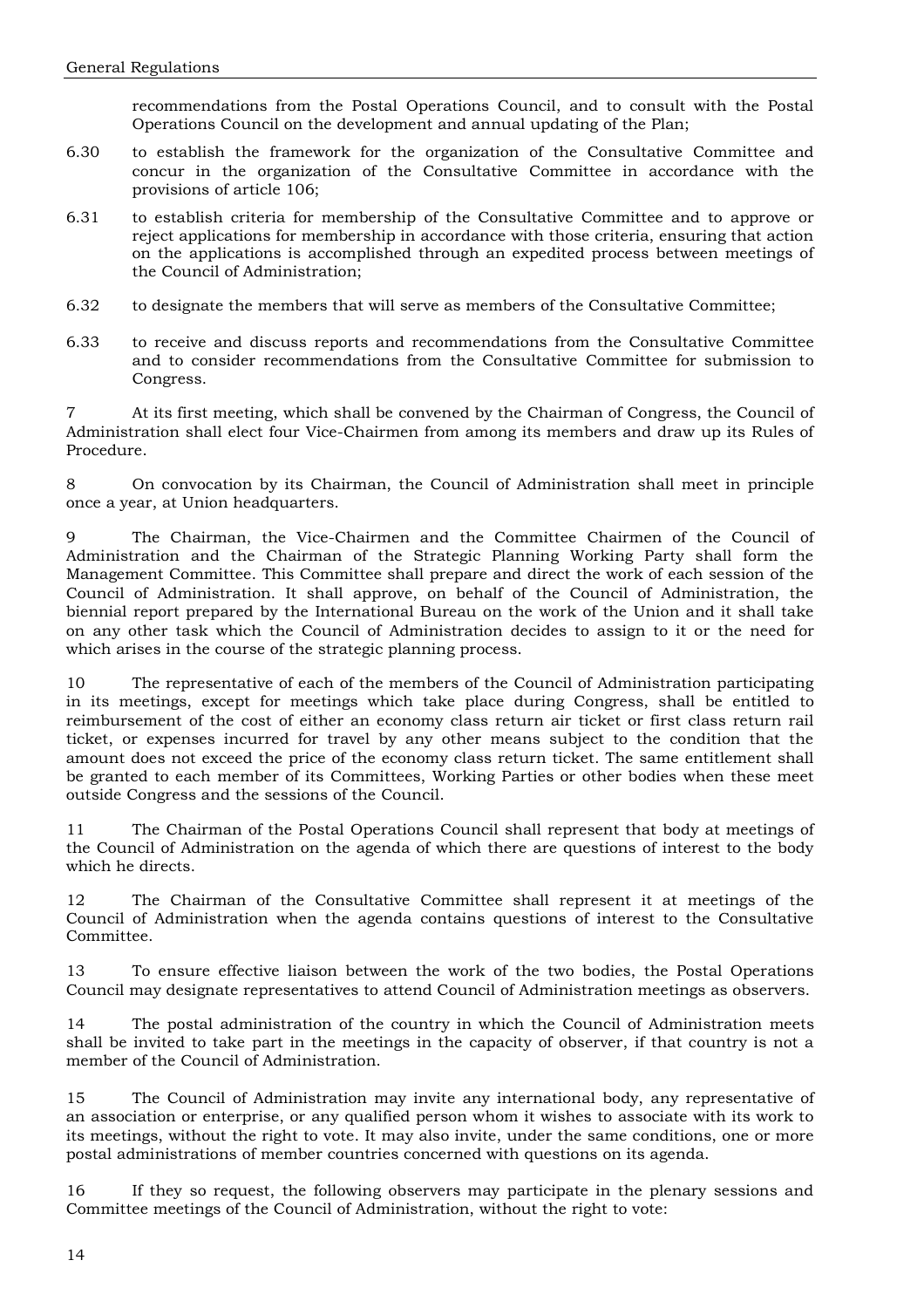16.1 members of the Postal Operations Council;

16.2 members of the Consultative Committee;

16.3 intergovernmental organizations interested in the work of the Council of Administration;

16.4 other member countries of the Union.

17 For logistical reasons, the Council of Administration may limit the number of attendees per observer participating. It may also limit their right to speak during the debates.

18 The members of the Council of Administration shall take an active part in its work. Observers may, at their request, be allowed to cooperate in the studies undertaken, subject to such conditions as the Council may establish to ensure the efficiency and effectiveness of its work. They may also be invited to chair Working Parties and Project Teams when their experience or expertise justifies it. The participation of observers shall be carried out without additional expense for the Union.

19 In exceptional circumstances, observers may be excluded from a meeting or a portion of a meeting or may have their right to receive documents restricted if the confidentiality of the subject of the meeting or document so requires. This restriction may be decided on a case-by-case basis by any body concerned or its Chair. The case-by-case situations shall be reported to the Council of Administration and to the Postal Operations Council when matters of interest to the Postal Operations Council are concerned. If it considers this necessary, the Council of Administration may subsequently review restrictions, in consultation with the Postal Operations Council where appropriate.

#### Article 103

Information on the activities of the Council of Administration

After each session, the Council of Administration shall inform the member countries of the Union**,** the Restricted Unions and the members of the Consultative Committee about its activities by sending them, inter alia, a summary record and its resolutions and decisions.

2 The Council of Administration shall make to Congress a comprehensive report on its work and send it to postal administrations of the member countries of the Union and the members of the Consultative Committee at least two months before the opening of Congress.

#### Article 104

Composition, functioning and meetings of the Postal Operations Council (Const. 18)

1 The Postal Operations Council shall consist of forty members who shall exercise their functions during the period between successive Congresses.

2 The members of the Postal Operations Council shall be elected by Congress on the basis of qualified geographical distribution. Twenty-four seats shall be reserved for developing countries and sixteen seats for developed countries. At least one third of the members shall be renewed at each Congress.

3 Each member of the Postal Operations Council shall appoint its representative, who shall have responsibilities for delivering services mentioned in the Acts of the Union.

4 The operational expenses of the Postal Operations Council shall be borne by the Union. Its members shall not receive any payment. Travelling and living expenses incurred by represen-tatives of postal administrations participating in the Postal Operations Council shall be borne by those administrations. However, the representative of each of the countries considered to be disadvantaged according to the lists established by the United Nations shall, except for meetings which take place during Congress, be entitled to reimbursement of the price of an economy class return air ticket or first class return rail ticket, or expenses incurred for travel by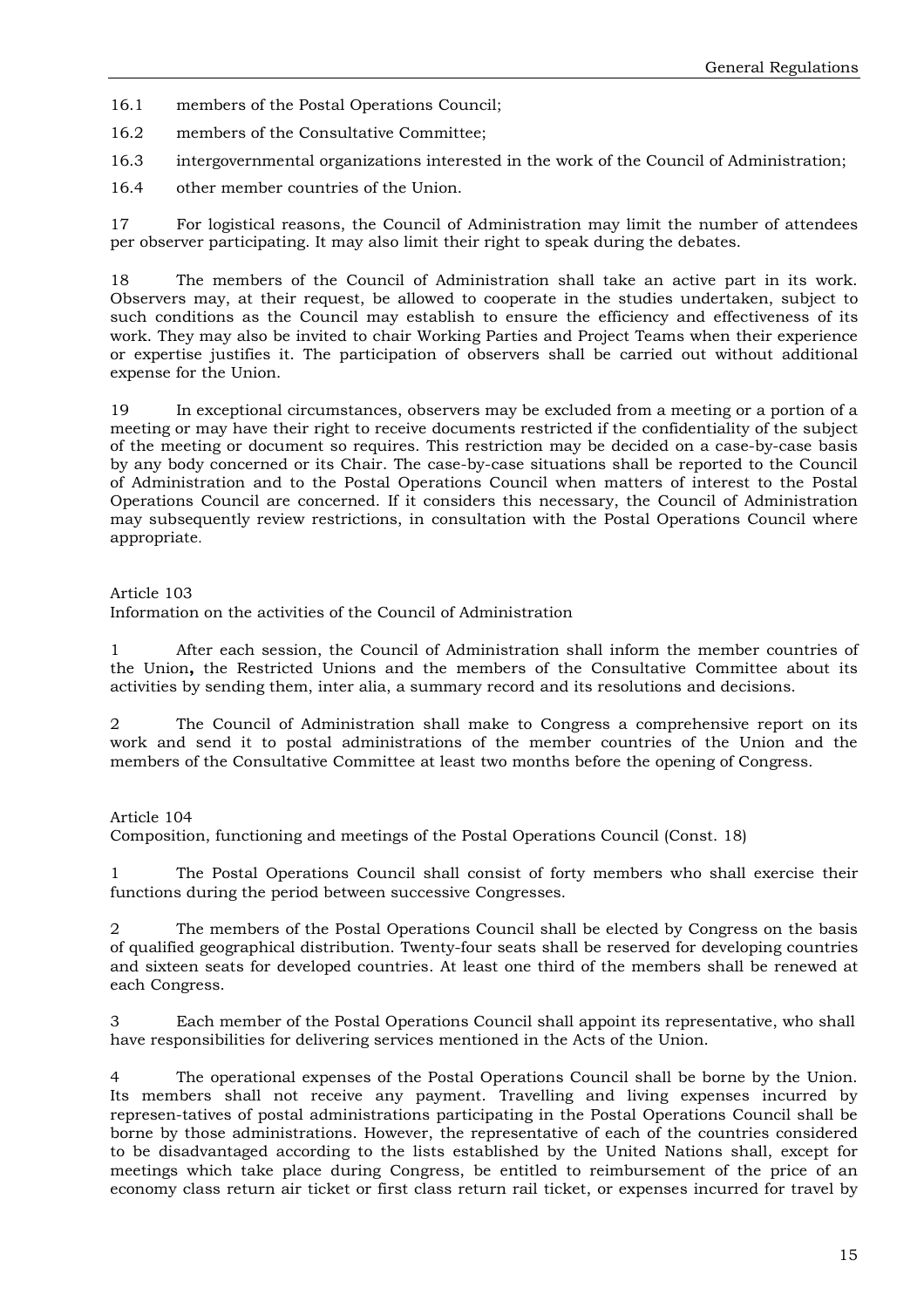any other means, subject to the condition that the amount does not exceed the price of the economy class return air ticket.

5 At its first meeting, which shall be convened and opened by the Chairman of Congress, the Postal Operations Council shall choose from among its members a Chairman, a Vice-Chairman, the Committee Chairmen and the Chairman of the Strategic Planning Working Party.

6 The Postal Operations Council shall draw up its Rules of Procedure.

7 In principle, the Postal Operations Council shall meet every year at Union headquarters. The date and place of the meeting shall be fixed by its Chairman in agreement with the Chairman of the Council of Administration and the Director-General of the International Bureau.

8 The Chairman, the Vice-Chairman and the Committee Chairmen of the Postal Operations Council and the Chairman of the Strategic Planning Working Party shall form the Management Committee. This Committee shall prepare and direct the work of each meeting of the Postal Operations Council and take on all the tasks which the latter decides to assign to it or the need for which arises in the course of the strategic planning process.

- 9 The functions of the Postal Operations Council shall be the following:
- 9.1 to conduct the study of the most important operational, commercial, technical, economic and technical cooperation problems which are of interest to postal administrations of all member countries, including questions with major financial repercussions (charges, terminal dues, transit charges, airmail conveyance rates, parcel-post rates, and the posting abroad of letter-post items), and to prepare information, opinions and recommendations for action on them;
- 9.2 to revise the Regulations of the Union within six months following the end of the Congress unless the latter decides otherwise; in case of urgent necessity, the Postal Operations Council may also amend the said Regulations at other sessions; in both cases, the Operations Council shall be subject to Council of Administration guidance on matters of fundamental policy and principle;
- 9.3 to coordinate practical measures for the development and improvement of international postal services;
- 9.4 to take, subject to Council of Administration approval within the framework of the latter's competence, any action considered necessary to safeguard and enhance the quality of and to modernize the international postal service;
- 9.5 to formulate proposals which shall be submitted for the approval either of Congress or of postal administrations in accordance with article 125; the approval of the Council of Administration is required when these proposals concern questions within the latter's competence;
- 9.6 to examine, at the request of the postal administration of a member country, any proposal which that postal administration forwards to the International Bureau under article 124, to prepare observations on it and to instruct the International Bureau to annex these observations to the proposal before submitting it for approval to the postal administrations of member countries;
- 9.7 to recommend, if necessary, and where appropriate after approval by the Council of Administration and consultation of all the postal administrations, the adoption of regulations or of a new procedure until such time as Congress takes a decision in the matter;
- 9.8 to prepare and issue, in the form of recommendations to postal administrations, standards for technological, operational and other processes within its competence where uniformity of practice is essential; it shall similarly issue, as required, amendments to standards it has already set;
- 9.9 to examine in consultation with and with the approval of the Council of Administration, the draft Strategic Plan drawn up by the International Bureau for consideration by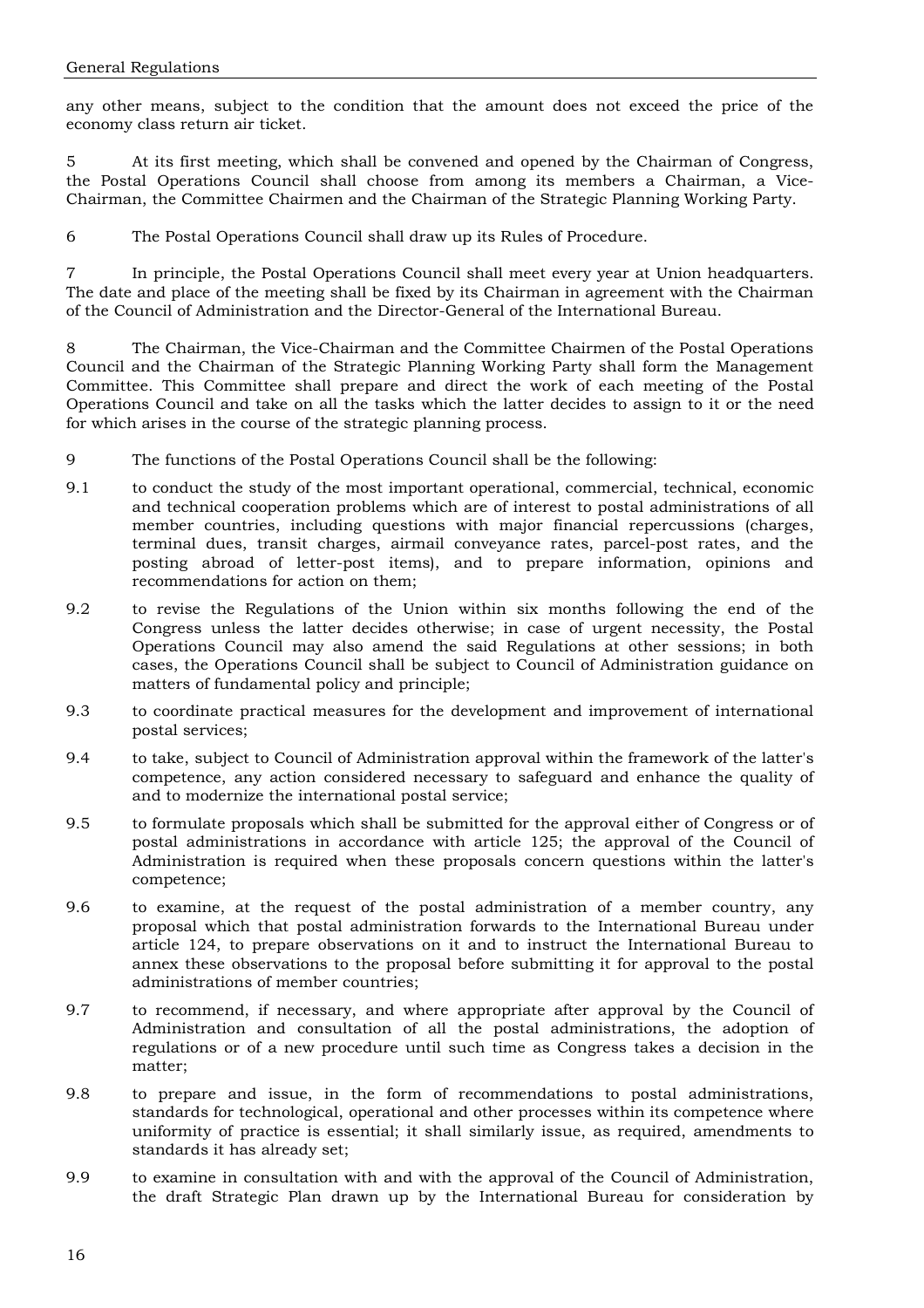Congress; to revise each year the Plan approved by Congress with the assistance of the Strategic Planning Working Party and of the International Bureau as well as with the approval of the Council of Administration;

- 9.10 to approve those parts of the biennial report on the work of the Union prepared by the International Bureau which concern the responsibilities and functions of the Postal Operations Council;
- 9.11 to decide on the contacts to be established with postal administrations in order to carry out its functions;
- 9.12 to study teaching and vocational training problems of interest to the new and developing countries;
- 9.13 to take the necessary steps to study and publicize the experiments and progress made by certain countries in the technical, operational, economic and vocational training fields of interest to the postal services;
- 9.14 to study the present position and needs of the postal services in the new and developing countries and to prepare appropriate recommendations on ways and means of improving the postal services in those countries;
- 9.15 to take, in consultation with the Council of Administration, appropriate steps in the sphere of technical cooperation with all member countries of the Union and in particular with the new and developing countries:
- 9.16 to examine any other questions submitted to it by a member of the Postal Operations Council, by the Council of Administration or by any postal administration of a member country**;**
- 9.17 to receive and discuss reports as well as recommendations from the Consultative Committee and, when matters of interest to the Postal Operations Council are involved, to examine and comment on recommendations from the Consultative Committee for submission to Congress;
- 9.18 to designate the members that will serve as members of the Consultative Committee.

10 On the basis of the UPU Strategic Plan adopted by Congress and, in particular the part relating to the strategies of the Permanent Bodies of the Union, the Postal Operations Council shall, at its first session after Congress, prepare a draft basic work programme, containing a number of tactics aimed at implementing strategies. This basic work programme, which shall include a limited number of projects on topical subjects of common interest, shall be revised annually in the light of new realities and priorities, as well as of changes made to the Strategic Plan.

11 In order to ensure effective liaison between the work of the two bodies, the Council of Administration may designate representatives to attend Postal Operations Council meetings as observers.

12 If they so request, the following observers may participate in the plenary sessions and Committee meetings of the Postal Operations Council, without the right to vote:

- 12.1 members of the Council of Administration;
- 12.2 members of the Consultative Committee;
- 12.3 intergovernmental organizations interested in the work of the Postal Operations Council;
- 12.4 other member countries of the Union.

13 For logistical reasons, the Postal Operations Council may limit the number of attendees per observer participating. It may also limit their right to speak during the debates.

14 The members of the Postal Operations Council shall take an active part in its work. Observers may, at their request, be allowed to cooperate in the studies undertaken, subject to such conditions as the Council may establish to ensure the efficiency and effectiveness of its work. They may also be invited to chair Working Parties and Project Teams when their experience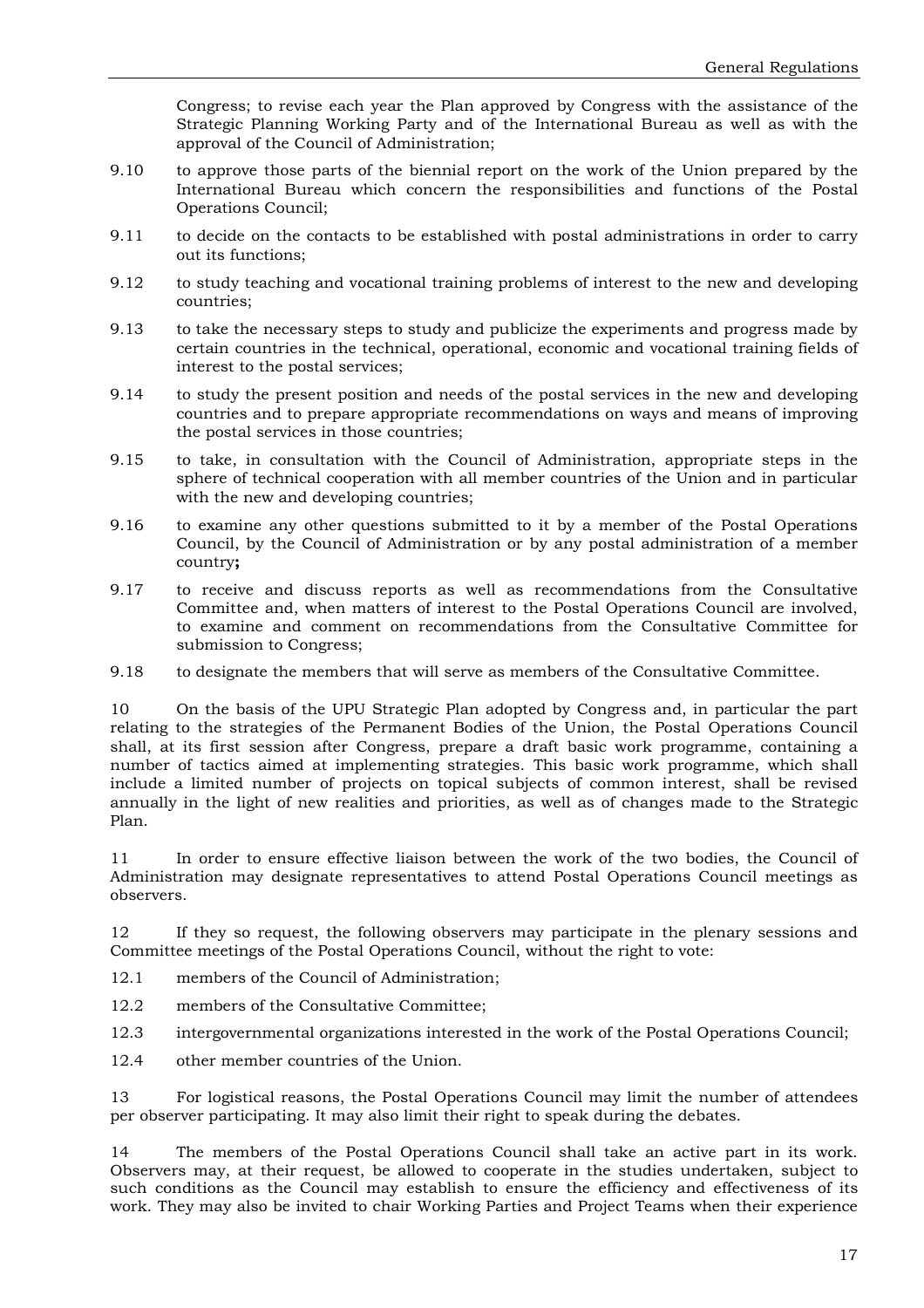or expertise justifies it. The participation of observers shall be carried out without additional expense for the Union.

15 In exceptional circumstances observers may be excluded from a meeting or a portion of a meeting or may have their right to receive documents restricted if the confidentiality of the subject of the meeting or document so requires. This restriction may be decided on a case-by-case basis by any body concerned or its Chair. The case-by-case situations shall be reported to the Council of Administration and to the Postal Operations Council. If it considers this necessary, the Council of Administration may, in consultation with the Postal Operations Council, subsequently review restrictions where appropriate.

16 The Chairman of the Consultative Committee shall represent that organization at meetings of the Postal Operations Council when the agenda contains questions of interest to the Consultative Committee.

17 The Postal Operations Council may invite the following to take part in its meetings without the right to vote:

17.1 any international body or any qualified person whom it wishes to associate with its work;

- 17.2 postal administrations of member countries not belonging to the Postal Operations Council;
- 17.3 any association or enterprise that it wishes to consult with respect to its work.

Article 105

Information on the activities of the Postal Operations Council

1 After each session, the Postal Operations Council shall inform the member countries of the Union, the Restricted Unions and the members of the Consultative Committee about its activities by sending them, inter alia, a summary record and its resolutions and decisions.

2 The Postal Operations Council shall prepare for the Council of Administration an annual report on its work.

3 The Postal Operations Council shall make to Congress a comprehensive report on its work and send it to the postal administrations of the member countries of the Union and the members of the Consultative Committee at least two months before the opening of Congress.

Article 106

Composition, functioning and meetings of the Consultative Committee

1 The aim of the Consultative Committee shall be to represent the interests of the wider international postal sector, and to provide a framework for effective dialogue between stakeholders. It shall consist of non-governmental organizations representing customers, delivery service providers, organizations of workers, suppliers of goods and services to the postal services sector and like organizations of individuals and companies which have an interest in international postal services. Where such organizations are registered, they must be registered in a member country of the Union. The Council of Administration and the Postal Operations Council shall designate the members of their respective Councils as members of the Consultative Committee. Apart from members designated by the Council of Administration and the Postal Operations Council, membership in the Consultative Committee shall be determined through a process of application and acceptance established by the Council of Administration, carried out in accordance with article 102.6.31.

2 Each member of the Consultative Committee shall appoint its own representative.

3 The operational costs of the Consultative Committee shall be shared by the Union and members of the Committee as determined by the Council of Administration.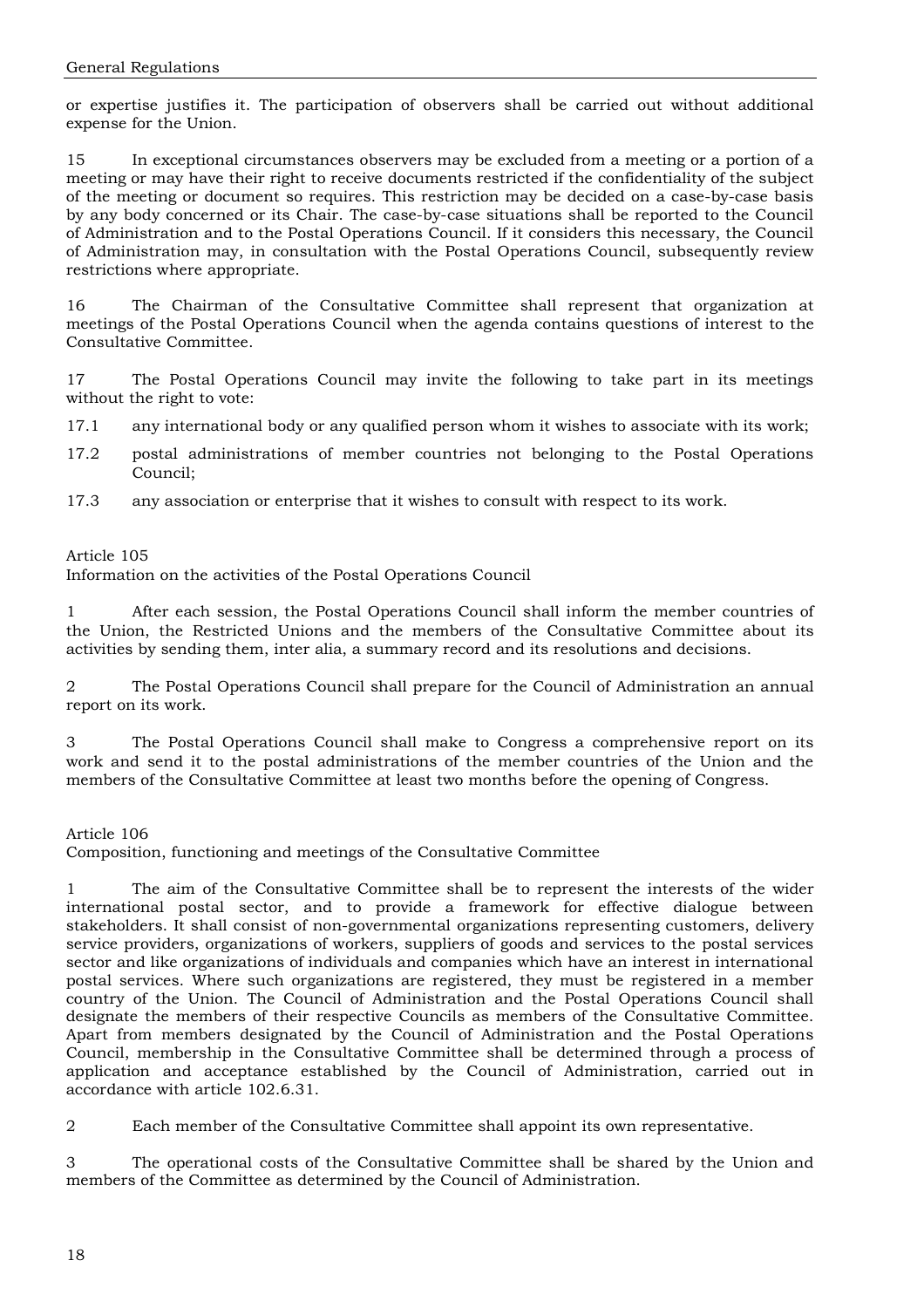4 The members of the Consultative Committee shall not receive remuneration or any other compensation.

5 The Consultative Committee shall reorganize itself after each Congress in accordance with the framework established by the Council of Administration. The Chairman of the Council of Administration shall preside at the organizational meeting of the Consultative Committee, which shall elect its Chairman at that meeting.

6 The Consultative Committee shall determine its internal organization and shall draw up its own rules of procedure, taking into account the general principles of the Union and subject to the concurrence of the Council of Administration after having consulted the Postal Operations Council.

7 The Consultative Committee shall meet twice annually. In principle, the meetings will be held at Union headquarters at the same time as meetings of the Council of Administration and the Postal Operations Council. The date and location of each meeting shall be fixed by the Chairman of the Consultative Committee in agreement with the Chairmen of the Council of Administration and the Postal Operations Council and the Director-General of the International Bureau.

8 The Consultative Committee shall establish its own programme within the framework of the following functions:

- 8.1 to examine documents and reports of the Council of Administration and the Postal Operations Council. In exceptional circumstances, the right to receive certain texts and documents may be restricted if the confidentiality of the subject of the meeting or document so requires. This restriction may be decided on a case-by-case basis by any body concerned or its Chairman. The case-by-case situations shall be reported to the Council of Administration, and to the Postal Operations Council when matters of interest to the Postal Operations Council are concerned. If it considers this necessary, the Council of Administration may subsequently review restrictions, in consultation with the Postal Operations Council, where appropriate;
- 8.2 to conduct studies of and debate issues of importance to the Consultative Committee's members;
- 8.3 to consider issues affecting the postal services sector and issue reports on such issues;
- 8.4 to provide input to the work of the Council of Administration and the Postal Operations Council, including submitting reports and recommendations and giving opinions at the request of the two Councils;
- 8.5 to make recommendations to Congress, subject to the approval of the Council of Administration and, when matters of interest to the Postal Operations Council are involved, subject to examination and comment by the Postal Operations Council.

9 The Chairman of the Council of Administration and the Chairman of the Postal Operations Council shall represent those bodies at meetings of the Consultative Committee when the agenda of such meetings contains questions of interest to those bodies.

10 In order to ensure effective liaison with the bodies of the Union, the Consultative Committee may designate representatives to attend meetings of Congress, the Council of Administration, and the Postal Operations Council, and their respective Committees, as observers without the right to vote.

11 If they so request, members of the Consultative Committee may attend plenary sessions and Committee meetings of the Council of Administration and the Postal Operations Council in accordance with articles 102.16 and 104.12. They may also participate in the work of project teams and working groups under terms established under articles 102.18 and 104.14. Members of the Consultative Committee may attend Congress as observers without the right to vote.

12 If they so request, the following observers may participate in the sessions of the Consultative Committee, without the right to vote: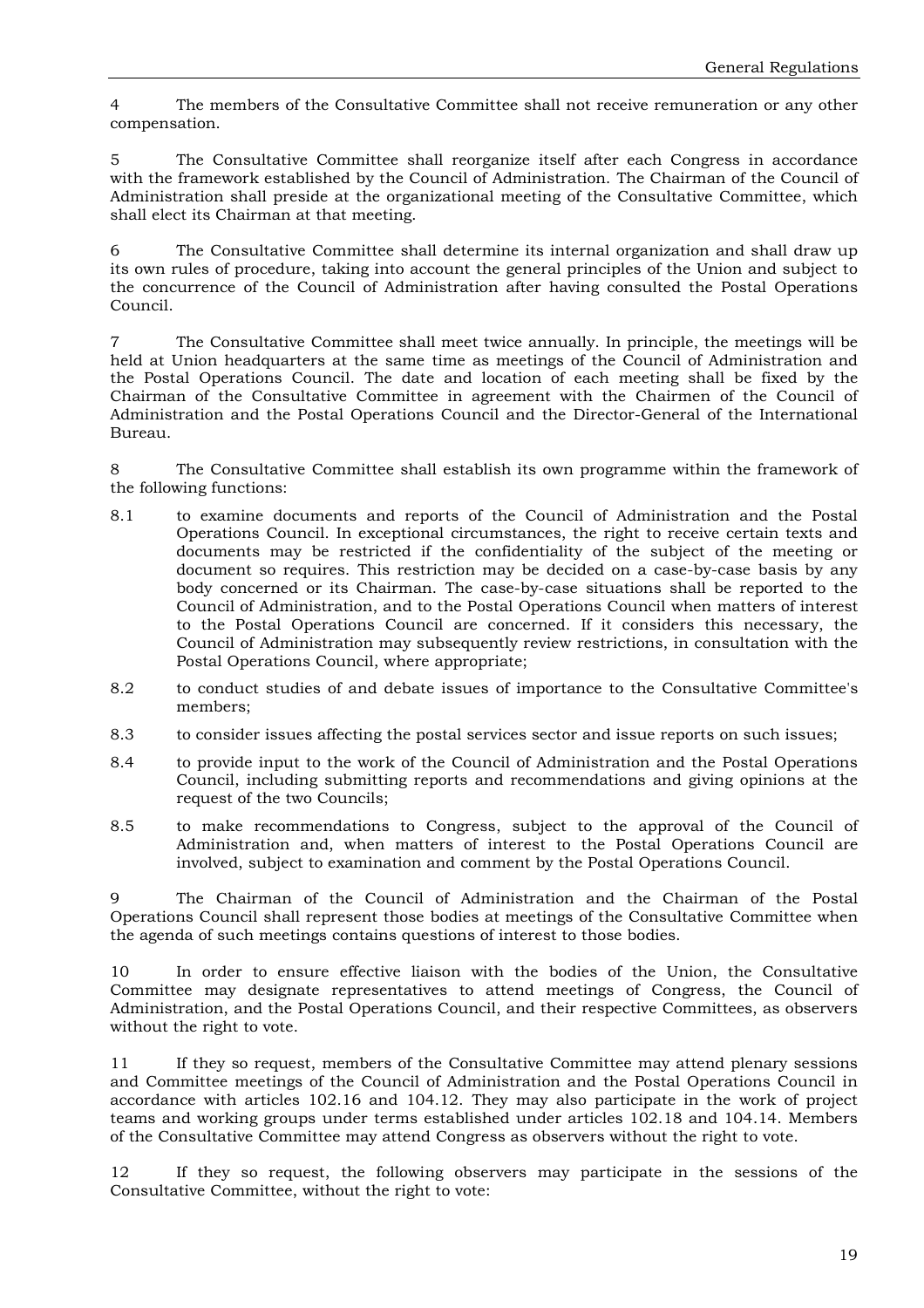12.1 members of the Postal Operations Council and the Council of Administration;

12.2 intergovernmental organizations interested in the work of the Consultative Committee;

12.3 Restricted Unions;

12.4 other member countries of the Union.

13 For logistical reasons, the Consultative Committee may limit the number of attendees per observer participating. It may also limit their right to speak during the debates.

14 In exceptional circumstances observers may be excluded from a meeting or a portion of a meeting or may have their right to receive documents restricted if the confidentiality of the subject of the meeting or document so requires. This restriction may be decided on a case-by-case basis by any body concerned or its Chair. The case-by-case situations shall be reported to the Council of Administration and to the Postal Operations Council when matters of interest to the Postal Operations Council are concerned. If it considers this necessary, the Council of Administration may subsequently review restrictions, in consultation with the Postal Operations Council where appropriate.

15 The International Bureau, under the responsibility of the Director-General, shall provide the secretariat for the Consultative Committee.

Article 107

Information on the activities of the Consultative Committee

1 After each session, the Consultative Committee shall inform the Council of Administration and the Postal Operations Council of its activities by sending to the Chairmen of those bodies, inter alia, a summary record of its meetings and its recommendations and views.

2 The Consultative Committee shall make to the Council of Administration an annual activity report, with a copy to the Postal Operations Council. This report shall be included in the documentation of the Council of Administration that is provided to member countries of the Union and Restricted Unions, in accordance with article 103.

3 The Consultative Committee shall make to Congress a comprehensive report on its work and send it to postal administrations of the member countries of the Union at least two months before the opening of Congress.

Article 108

Rules of Procedure of Congresses (Const. 14)

1 For the organization of its work and the conduct of its debates, Congress shall apply the Rules of Procedure of Congresses.

2 Each Congress may amend these Rules under the conditions laid down in the Rules of Procedure themselves.

Article 109 Working languages of the International Bureau

The working languages of the International Bureau shall be French and English.

Article 110

Languages used for documentation, for debates and for official correspondence

1 For the documentation of the Union, the French, English, Arabic and Spanish languages shall be used. The Chinese, German, Portuguese and Russian languages shall also be used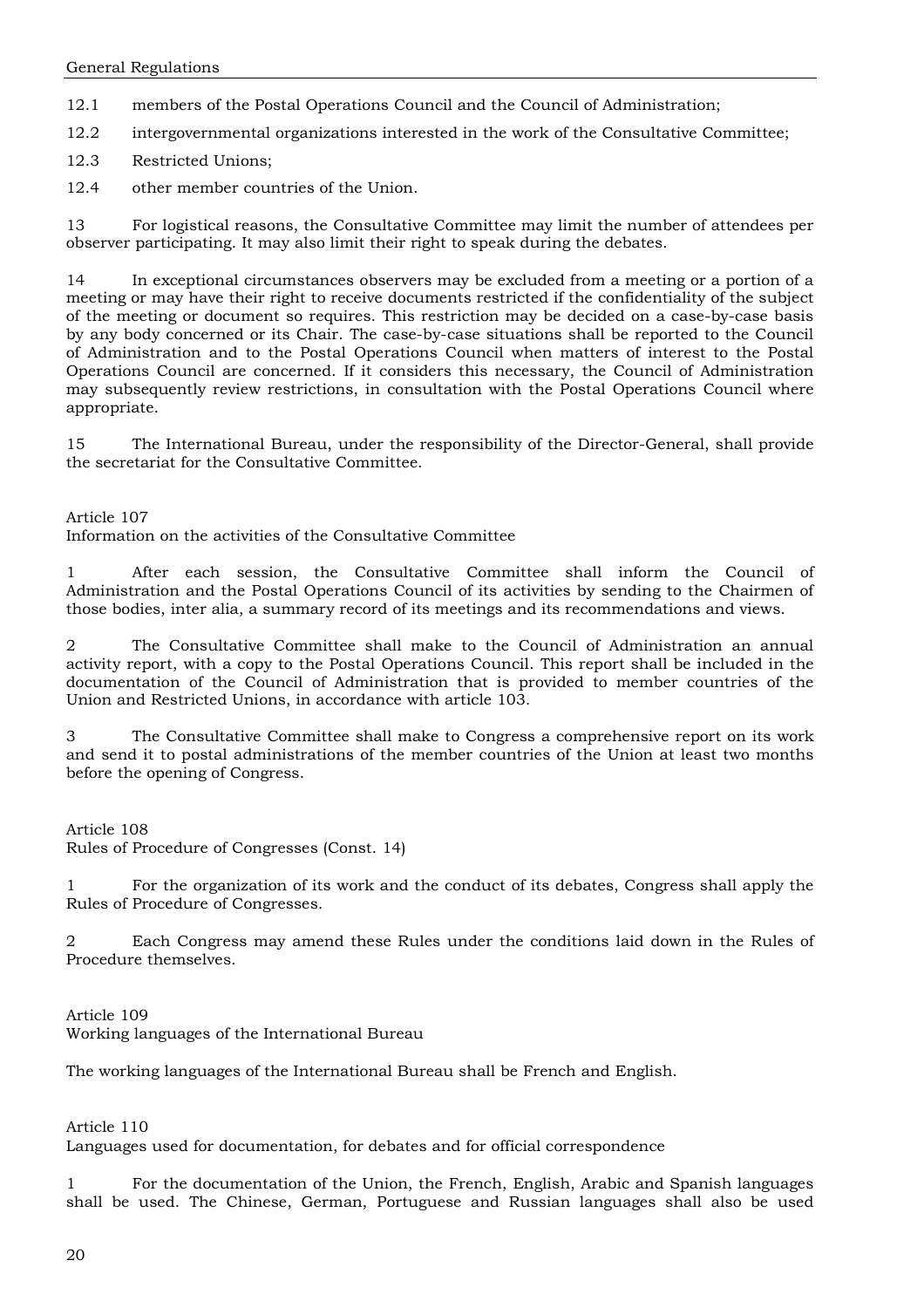provided that only the most important basic documentation is produced in these languages. Other languages may also be used on condition that the member countries which have made the request shall bear all of the costs involved.

2 The member country or countries which have requested a language other than the official language constitute a language group.

3 Documentation shall be published by the International Bureau in the official language and in the languages of the duly constituted language groups, either directly or through the intermediary of the regional offices of those groups in conformity with the procedures agreed with the International Bureau. Publication in the different languages shall be effected in accordance with a common standard.

4 Documentation published directly by the International Bureau shall, as far as possible, be distributed simultaneously in the different languages requested.

5 Correspondence between the postal administrations and the International Bureau and between the latter and outside entities may be exchanged in any language for which the International Bureau has available a translation service.

6 The costs of translation into any language, including those resulting from the application of paragraph 5, shall be borne by the language group which has asked for that language. The member countries using the official language shall pay, in respect of the translation of non-official documents, a lump-sum contribution, the amount of which per contribution unit shall be the same as that borne by the member countries using the other International Bureau working language. All other costs involved in the supply of documents shall be borne by the Union. The ceiling of the costs to be borne by the Union for the production of documents in Chinese, German, Portuguese and Russian shall be fixed by a Congress resolution.

7 The costs to be borne by a language group shall be divided among the members of that group in proportion to their contributions to the expenses of the Union. These costs may be divided among the members of the language group according to another system, provided that the countries concerned agree to it and inform the International Bureau of their decision through the intermediary of the spokesman of the group.

The International Bureau shall give effect to any change in the choice of language requested by a member country after a period which shall not exceed two years.

9 For the discussions at meetings of the Union's bodies, the French, English, Spanish and Russian languages shall be admissible, by means of a system of interpretation – with or without electronic equipment – the choice being left to the judgment of the organizers of the meeting after consultation with the Director-General of the International Bureau and the member countries concerned.

10 Other languages shall likewise be admissible for the discussions and meetings mentioned in paragraph 9.

11 Delegations using other languages shall arrange for simultaneous interpretation into one of the languages mentioned in paragraph 9, either by the system indicated in the same paragraph, when the necessary technical modifications can be made, or by individual interpreters.

12 The costs of the interpretation services shall be shared among the member countries using the same language in proportion to their contributions to the expenses of the Union. However, the costs of installing and maintaining the technical equipment shall be borne by the Union.

13 Postal administrations may come to an understanding about the language to be used for official correspondence in their relations with one another. In the absence of such an understanding the language to be used shall be French.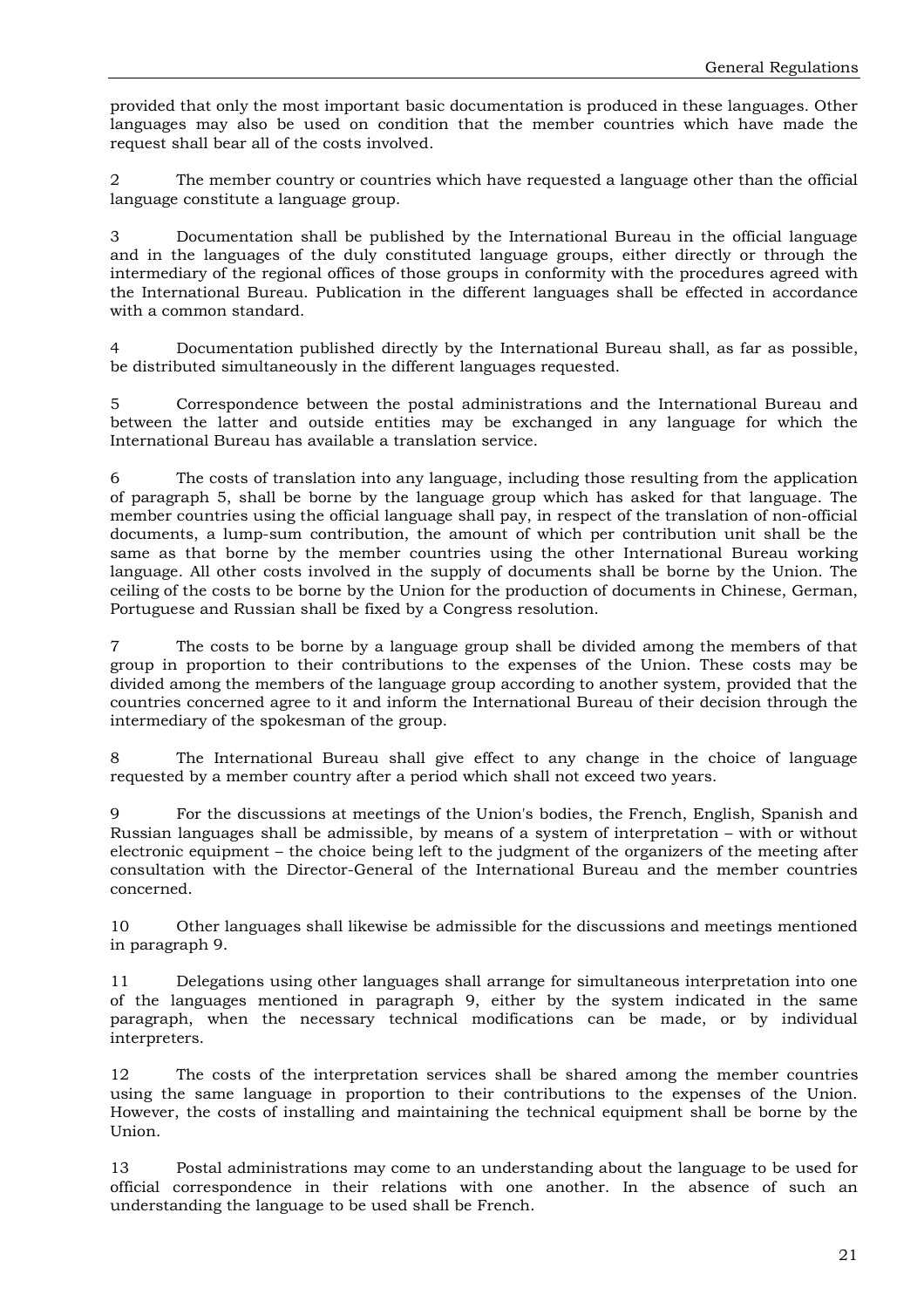# Chapter II

# International Bureau

### Article 111

Election of the Director-General and Deputy Director-General of the International Bureau

1 The Director-General and the Deputy Director-General of the International Bureau shall be elected by Congress for the period between two successive Congresses, the minimum duration of their term of office being four years. Their term of office shall be renewable once only. Unless Congress decides otherwise, the date on which they take up their duties shall be fixed at 1 January of the year following that in which Congress is held.

2 At least seven months before the opening of Congress, the Director-General of the International Bureau shall send a memorandum to the Governments of member countries inviting them to submit their applications, if any, for the posts of Director-General and Deputy Director-General and indicating at the same time whether the Director-General and Deputy Director-General in office are interested in a renewal of their initial term of office. The applications, accompanied by a curriculum vitae, must reach the International Bureau at least two months before the opening of Congress. The candidates must be nationals of the member countries which put them forward. The International Bureau shall prepare the election documents for Congress. The election of the Director-General and that of the Deputy Director-General shall take place by secret ballot, the first election being for the post of Director-General.

3 If the post of Director-General falls vacant, the Deputy Director-General shall take over the functions of Director-General until the expiry of the latter's term of office; he shall be eligible for election to that post and shall automatically be accepted as a candidate, provided that his initial term of office as Deputy Director-General has not already been renewed once by the preceding Congress and that he declares his interest in being considered as a candidate for the post of Director-General.

4 If the posts of Director-General and Deputy Director-General fall vacant at the same time, the Council of Administration shall elect, on the basis of the applications received following notification of the vacancies, a Deputy Director-General for the period extending up to the next Congress. With regard to the submission of applications, paragraph 2 shall apply by analogy.

5 If the post of Deputy Director-General falls vacant, the Council of Administration shall, on the proposal of the Director-General, instruct one of the grade D 2 Directors at the International Bureau to take over the functions of Deputy Director-General until the following Congress.

### Article 112 Duties of the Director-General

1 The Director-General shall organize, administer and direct the International Bureau, of which he is the legal representative. He shall be empowered to classify posts in grades G 1 to D 2 and to appoint and promote officials in those grades. For appointments in grades P 1 to D 2, he shall consider the professional qualifications of the candidates recommended by the postal administrations of the member countries of which the candidates are nationals or in which they exercise their professional activities, taking into account equitable geographical distribution with respect to continents and languages. D 2 posts shall as far as possible be filled by candidates from different regions and from regions other than those from which the Director-General and Deputy Director-General originate, bearing in mind the paramount consideration of the efficiency of the International Bureau. In the case of posts requiring special qualifications, the Director-General may seek applications from outside. He shall also consider, for the appointment of a new official, that, in principle, persons occupying grade D 2, D 1 and P 5 posts must be nationals of different member countries of the Union. For the promotion of an official of the International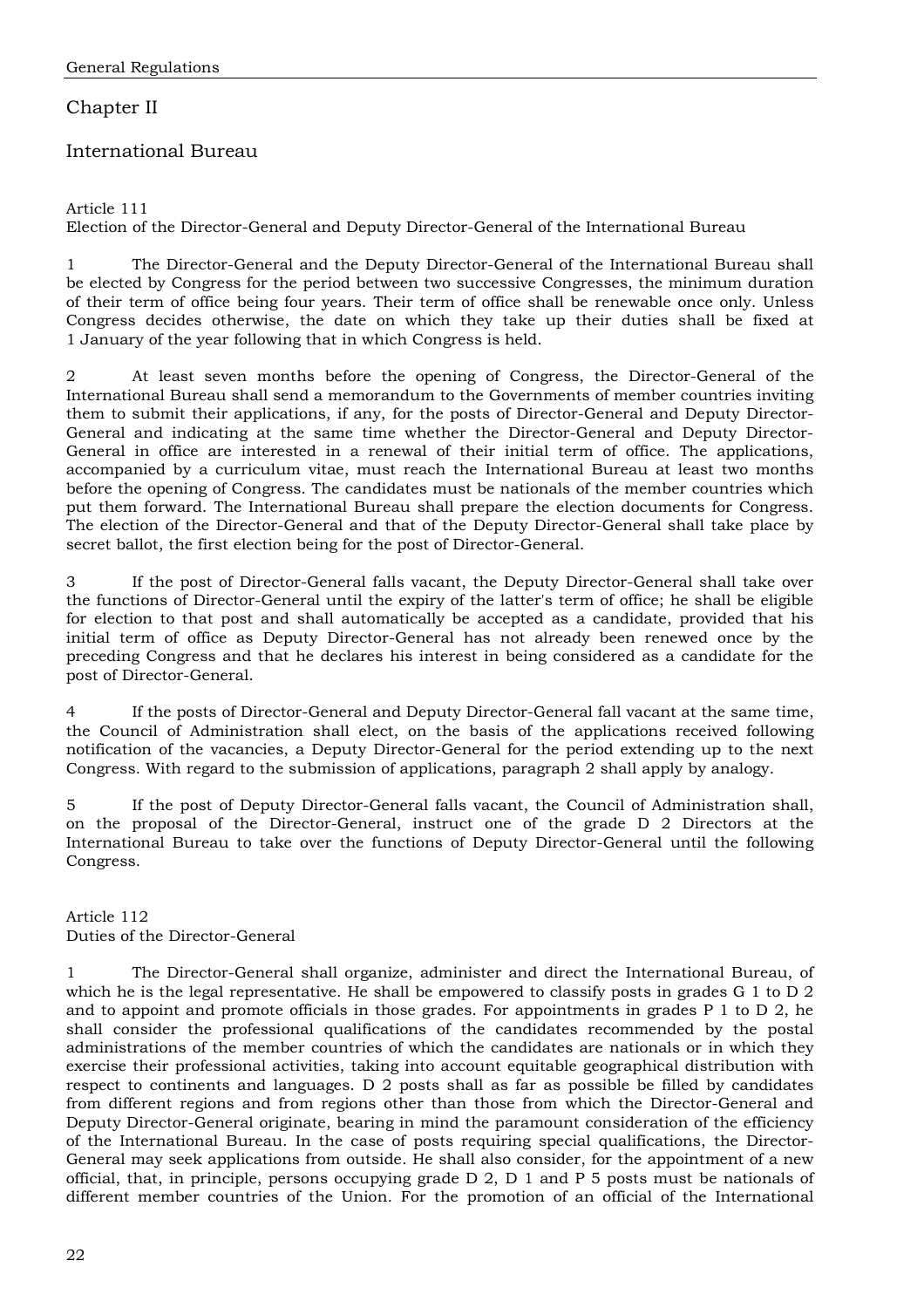Bureau to grades D 2, D 1 and P 5, he shall not be bound to apply that principle. Moreover, the requirements of equitable geographical and language distribution shall rank behind merit in the recruitment process. The Director-General shall inform the Council of Administration once a year of appointments and promotions in grades P 4 to D 2.

- 2 The Director-General shall have the following duties:
- 2.1 to act as depositary of the Acts of the Union and as intermediary in the procedure of accession and admission to and withdrawal from the Union;
- 2.2 to notify the decisions taken by Congress to all the Governments of member countries;
- 2.3 to notify all postal administrations of the Regulations drawn up or revised by the Postal Operations Council;
- 2.4 to prepare the draft annual budget of the Union at the lowest possible level consistent with the requirements of the Union and to submit it in due course to the Council of Administration for consideration; to communicate the budget to the member countries of the Union after approval by the Council of Administration and to execute it;
- 2.5 to execute the specific activities requested by the bodies of the Union and those assigned to him by the Acts;
- 2.6 to take action to achieve the objectives set by the bodies of the Union, within the framework of the established policy and the funds available;
- 2.7 to submit suggestions and proposals to the Council of Administration or to the Postal Operations Council;
- 2.8 following the close of Congress, to submit proposals to the Postal Operations Council concerning changes to the Regulations required as a result of Congress decisions, in accordance with the Rules of Procedure of the Postal Operations Council;
- 2.9 to prepare, for the Postal Operations Council and on the basis of directives issued by the latter, the draft Strategic Plan to be submitted to Congress and the draft annual revision;
- 2.10 to ensure the representation of the Union;
- 2.11 to act as an intermediary in relations between:
	- the UPU and the Restricted Unions:
	- the UPU and the United Nations;
	- the UPU and the international organizations whose activities are of interest to the Union;
	- the UPU and the international organizations or the associations or enterprises that the bodies of the Union wish to consult or associate with their work;
- 2.12 to assume the duties of Secretary-General of the bodies of the Union and supervise in this capacity and taking into account the special provisions of these General Regulations, in particular:
	- the preparation and organization of the work of the Union's bodies;
	- the preparation, production and distribution of documents and reports;
	- the functioning of the secretariat at meetings of the Union's bodies;
- 2.13 to attend the meetings of the bodies of the Union and take part in the discussions without the right to vote, with the possibility of being represented.

#### Article 113

Duties of the Deputy Director-General

1 The Deputy Director-General shall assist the Director-General and shall be responsible to him.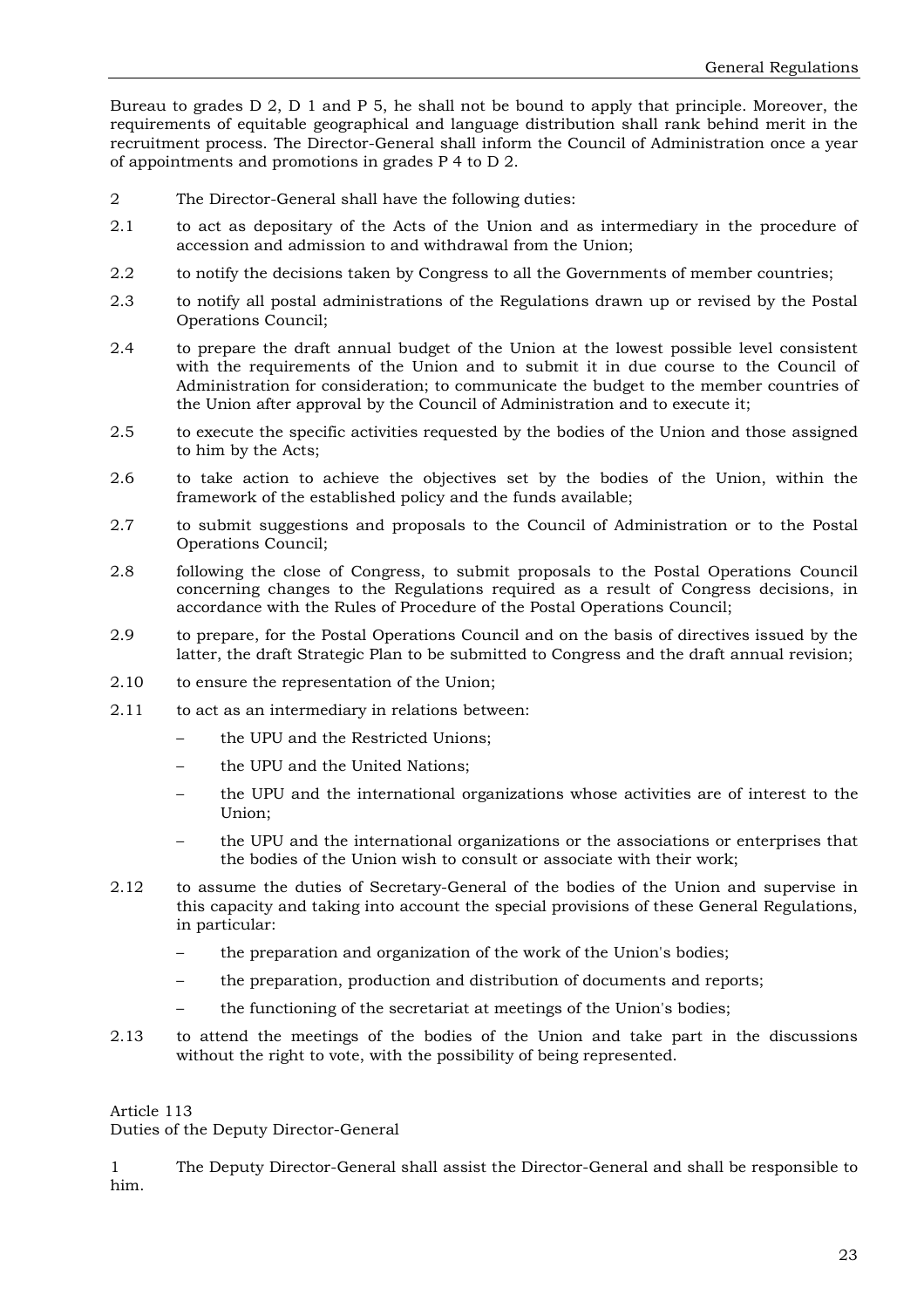2 If the Director-General is absent or prevented from discharging his duties, the Deputy Director-General shall exercise his functions. The same shall apply in the case of a vacancy in the post of Director-General as mentioned in article 111.3.

Article 114 Secretariat of the Union's bodies (Const. 14, 15, 17, 18)

The secretariat of the Union's bodies shall be provided by the International Bureau under the responsibility of the Director-General. It shall send all the documents published on the occasion of each session to the postal administrations of the members of the body, to the postal administrations of countries which, while not members of the body, cooperate in the studies undertaken, to the Restricted Unions and to postal administrations of other member countries which ask for them.

Article 115 List of member countries (Const. 2)

The International Bureau shall prepare and keep up to date the list of member countries of the Union showing therein their contribution class, their geographical group and their position with respect to the Acts of the Union.

#### Article 116

Information. Opinions. Requests for interpretation and amendment of the Acts. Inquiries. Role in the settlement of accounts (Const. 20; Gen Regs 124, 125, 126)

1 The International Bureau shall be at all times at the disposal of the Council of Administration, the Postal Operations Council and postal administrations for the purpose of supplying them with any necessary information on questions relating to the service.

2 In particular it shall collect, collate, publish and distribute all kinds of information of interest to the international postal service, give an opinion, at the request of the parties involved, on questions in dispute, act on requests for interpretation and amendment of the Acts of the Union and, in general, carry out such studies and editorial or documentary work as are assigned to it by those Acts or as may be referred to it in the interest of the Union.

3 It shall also conduct inquiries requested by postal administrations to obtain the views of other postal administrations on a particular question. The result of an inquiry shall not have the status of a vote and shall not be formally binding.

4 It may act as a clearing house in the settlement of accounts of all kinds relating to the postal service.

Article 117 Technical cooperation (Const. 1)

The International Bureau shall develop postal technical assistance in all its forms within the framework of international technical cooperation.

Article 118 Forms supplied by the International Bureau (Const. 20)

The International Bureau shall be responsible for arranging the manufacture of international reply coupons and for supplying them, at cost, to postal administrations ordering them.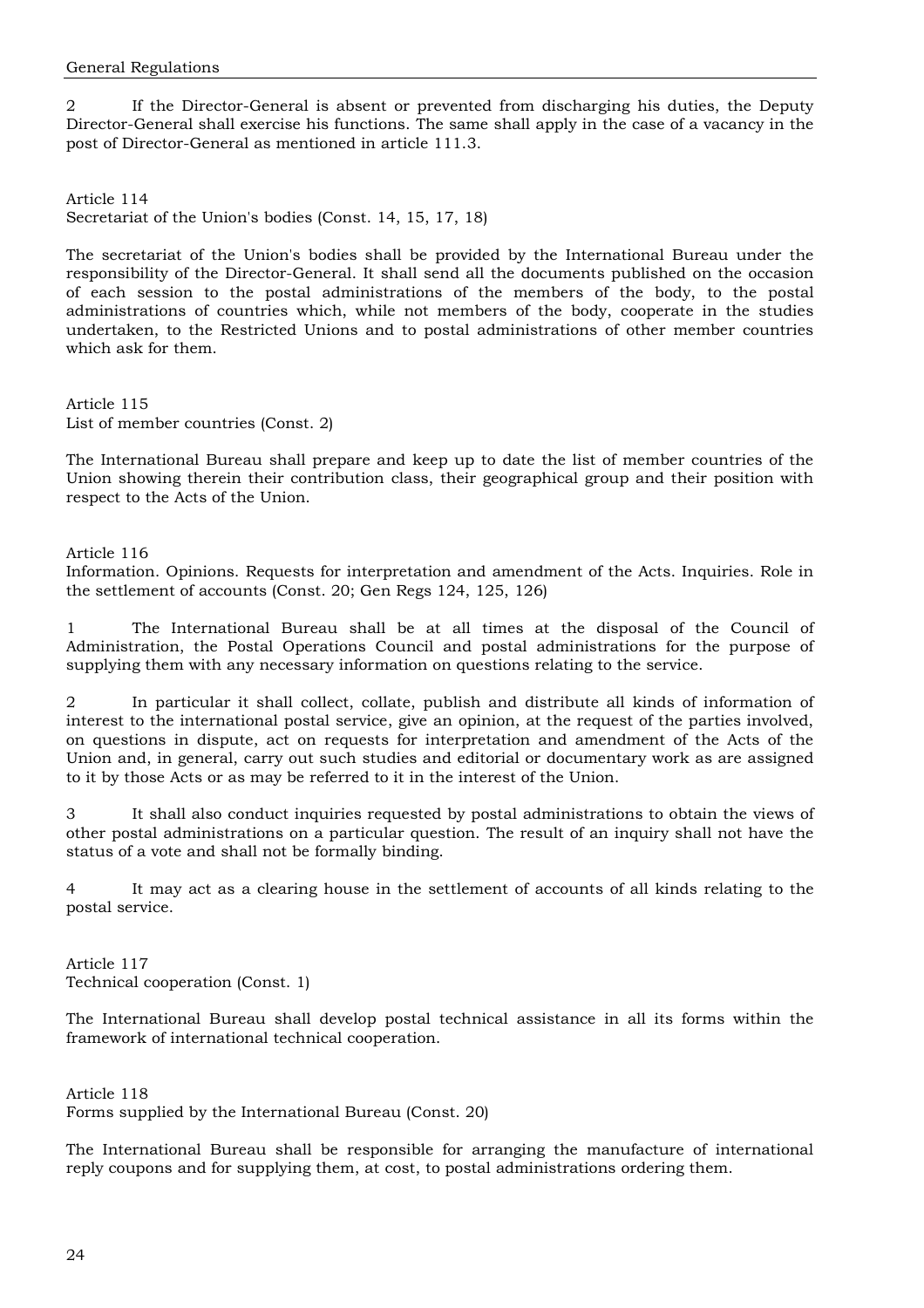Article 119 Acts of Restricted Unions and Special Agreements (Const. 8)

1 Two copies of the Acts of Restricted Unions and of Special Agreements concluded under article 8 of the Constitution shall be sent to the International Bureau by the offices of such Unions, or failing that, by one of the contracting parties.

2 The International Bureau shall see that the Acts of Restricted Unions and Special Agreements do not include conditions less favourable to the public than those which are provided for in the Acts of the Union and shall inform postal administrations of the existence of such Unions and Agreements. The International Bureau shall notify the Council of Administration of any irregularity discovered through applying this provision.

Article 120 Union periodical

The International Bureau shall publish, with the aid of the documents made available to it, a periodical in Arabic, Chinese, English, French, German, Russian and Spanish.

Article 121 (Const. 20; Gen Regs 102.6.17) Biennial report on the work of the Union

The International Bureau shall make a biennial report on the work of the Union, which shall be sent, after approval by the Council of Administration, to postal administrations, the Restricted Unions and the United Nations.

Chapter III

Procedure for the submission and consideration of proposals

Article 122

Procedure for submitting proposals to Congress (Const. 29)

1 Subject to the exceptions provided for in paragraphs 2 and 5, the following procedure shall govern the submission of proposals of all kinds to Congress by postal administrations of member countries:

- a proposals which reach the International Bureau at least six months before the date fixed for Congress shall be accepted;
- b no drafting proposal shall be accepted during the period of six months preceding the date fixed for Congress;
- c proposals of substance which reach the International Bureau in the interval between six and four months before the date fixed for Congress shall not be accepted unless they are supported by at least two postal administrations;
- d proposals of substance which reach the International Bureau in the interval between four and two months preceding the date fixed for Congress shall not be accepted unless they are supported by at least eight postal administrations; proposals which arrive after that time shall no longer be accepted;
- e declarations of support shall reach the International Bureau within the same period as the proposals to which they refer.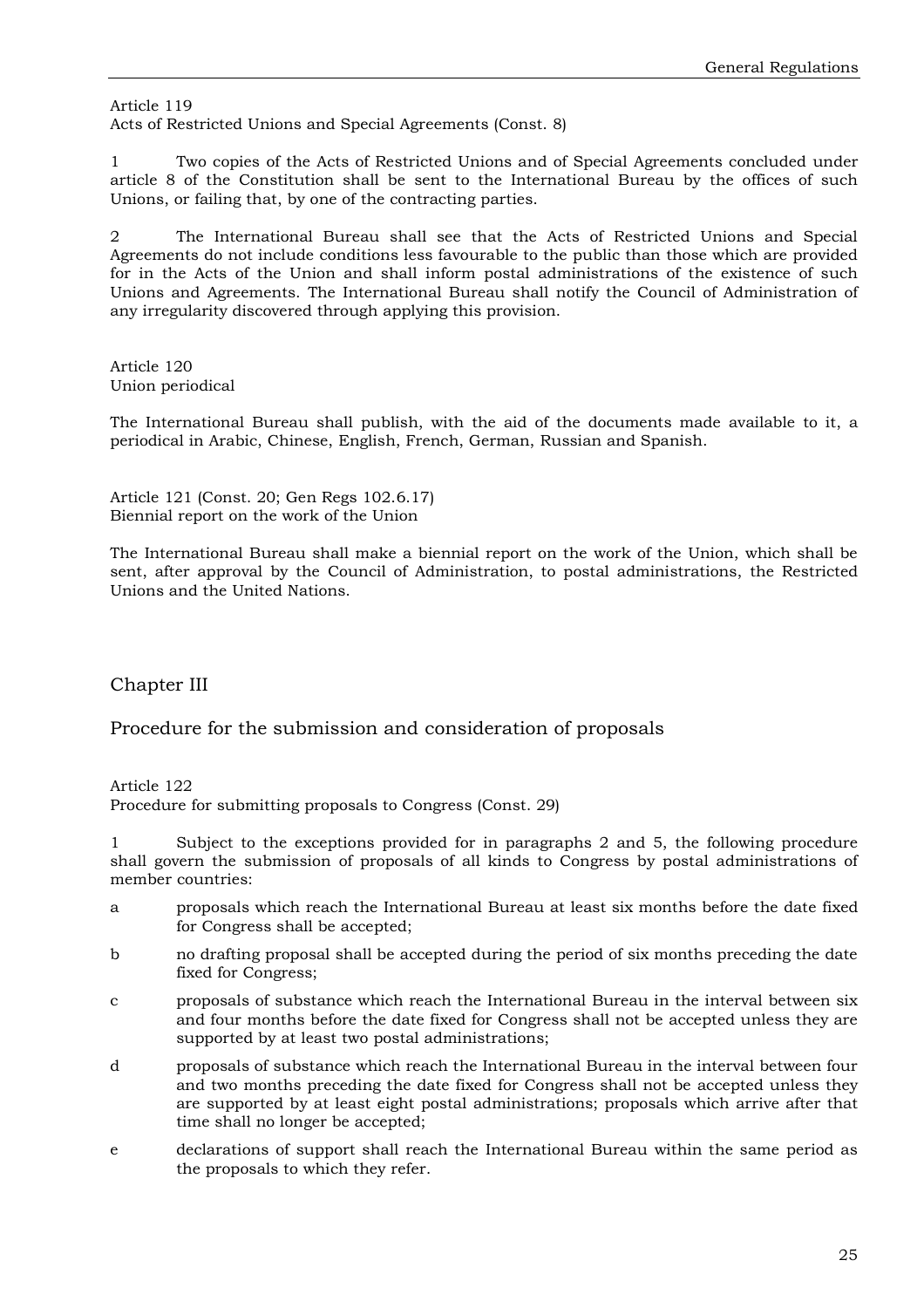2 Proposals concerning the Constitution or the General Regulations shall reach the International Bureau not later than six months before the opening of Congress; any received after that date but before the opening of Congress shall not be considered unless Congress so decides by a majority of two thirds of the countries represented at Congress and unless the conditions laid down in paragraph 1 are fulfilled.

3 Every proposal must, as a rule, have only one aim and contain only the changes justified by that aim.

4 Drafting proposals shall be headed "Drafting proposal" by the postal administrations which submit them and shall be published by the International Bureau under a number followed by the letter R. Proposals which do not bear this indication but which, in the opinion of the International Bureau, deal only with drafting points shall be published with an appropriate annotation; the International Bureau shall draw up a list of these proposals for Congress.

5 The procedure prescribed in paragraphs 1 and 4 shall not apply either to proposals concerning the Rules of Procedure of Congresses or to amendments to proposals already made.

#### Article 123

Procedure for submitting proposals to the Postal Operations Council concerning the preparation of new Regulations in the light of decisions taken by Congress

1 The Regulations of the Universal Postal Convention and the Postal Payment Services Agreement shall be drawn up by the Postal Operations Council in the light of the decisions taken by Congress.

2 Proposals that are consequential on proposed amendments to the Convention or Postal Payment Services Agreement shall be submitted to the International Bureau simultaneously with the Congress proposals to which they relate. They may be submitted by a single postal administration of a member country without the support of other postal administrations of member countries. Such proposals shall be distributed to all member countries no later than one month prior to Congress.

3 Other proposals concerning the Regulations for consideration by the Postal Operations Council in its preparation of the new Regulations within the six months following Congress shall be submitted to the International Bureau at least two months prior to Congress.

4 Proposals concerning changes to the Regulations required as a result of Congress decisions that are submitted by postal administrations of member countries must reach the International Bureau no later than two months before the opening of the Postal Operations Council. Such proposals shall be distributed to all member countries no later than one month prior to the opening of the Postal Operations Council.

#### Article 124

Procedure for submitting proposals between Congresses (Const. 29; Gen Regs 116)

1 To be eligible for consideration every proposal concerning the Convention or the Agreements submitted by a postal administration between Congresses shall be supported by at least two other postal administrations. Such proposals shall lapse if the International Bureau does not receive, at the same time, the necessary number of declarations of support.

2 These proposals shall be sent to other postal administrations through the intermediary of the International Bureau.

3 Proposals concerning the Regulations shall not require support but shall not be considered by the Postal Operations Council unless the latter agrees to the urgent necessity.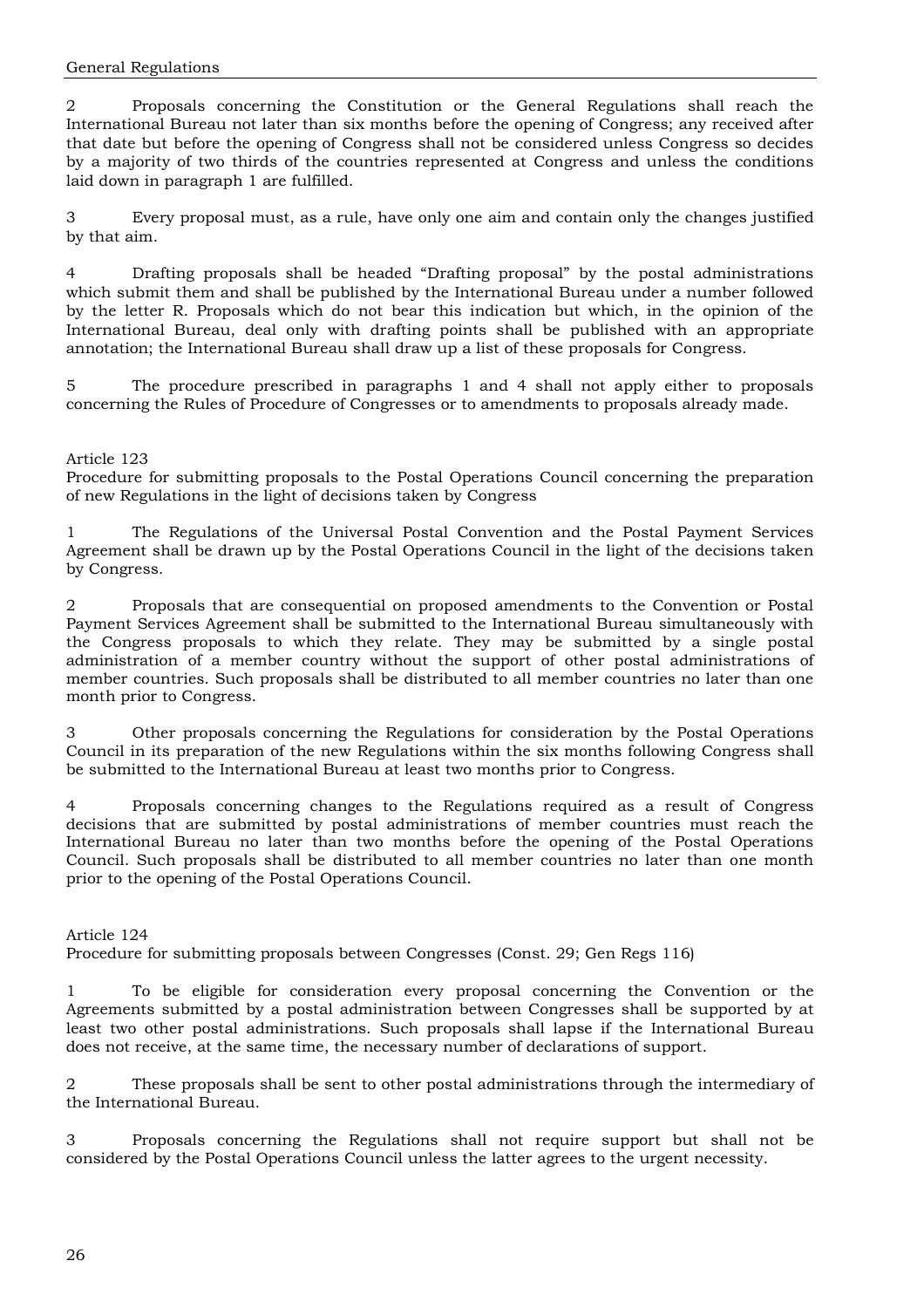Article 125 Consideration of proposals between Congresses (Const. 29; Gen Regs 116, 124)

1 Every proposal concerning the Convention, the Agreements and their Final Protocols shall be subject to the following procedure: where a postal administration of a member country has sent a proposal to the International Bureau, the latter shall forward it to all postal administrations of member countries for examination. They shall be allowed a period of two months in which to examine the proposal and forward any observations to the International Bureau. Amendments shall not be admissible. Once these two months have elapsed, the International Bureau shall forward to postal administrations of member countries all the observations it has received and invite each postal administration of a member country to vote for or against the proposal. Postal administrations of member countries that have not sent in their vote within a period of two months shall be considered to have abstained. The aforementioned periods shall be reckoned from the dates of the International Bureau circulars.

2 Proposals for amending the Regulations shall be dealt with by the Postal Operations Council.

3 If the proposal relates to an Agreement or its Final Protocol, only the postal administrations of member countries which are parties to that Agreement may take part in the procedure described in paragraph 1.

#### Article 126

Notification of decisions adopted between Congresses (Const. 29; Gen Regs 124, 125)

1 Amendments made to the Convention, the Agreements and the Final Protocols to those Acts shall be sanctioned by notification thereof to the Governments of member countries by the Director-General of the International Bureau.

2 Amendments made to the Regulations and their Final Protocols by the Postal Operations Council shall be communicated to postal administrations by the International Bureau. The same shall apply to the interpretations referred to in article 36.3.2 of the Convention and in the corresponding provisions of the Agreements.

#### Article 127

Entry into force of the Regulations and of the other decisions adopted between Congresses

1 The Regulations shall come into force on the same date and shall have the same duration as the Acts laid down by Congress.

2 Subject to paragraph 1, decisions on amending the Acts of the Union which are adopted between Congresses shall not take effect until at least three months after their notification.

### Chapter IV

#### Finance

Article 128 Fixing and regulation of the expenditure of the Union (Const. 22)

1 Subject to the provisions of paragraphs 2 to 6, the annual expenditure relating to the activities of bodies of the Union may not exceed the following sums for 2005 and subsequent years: 37,000,000 Swiss francs for the years 2005 to 2008. The basic limit for 2008 shall also apply to the following years in case the Congress scheduled for 2008 is postponed.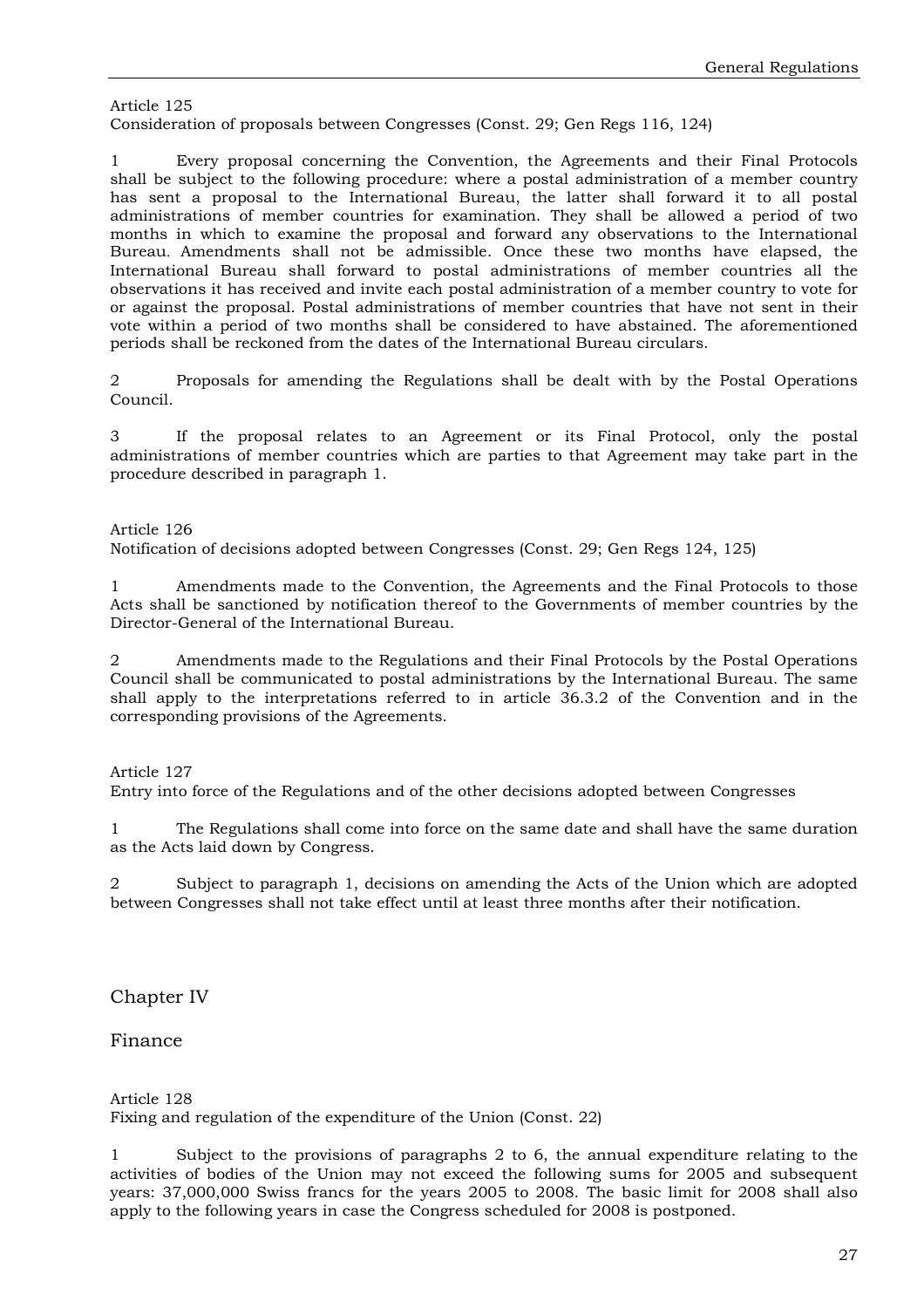2 The expenditure relating to the convening of the next Congress (travelling expenses of the secretariat, transport charges, cost of installing simultaneous interpretation equipment, cost of reproducing documents during the Congress, etc.) shall not exceed the limit of 2,900,000 Swiss francs.

3 The Council of Administration shall be authorized to exceed the limits laid down in paragraphs 1 and 2 to take account of increases in salary scales, pension contributions or allowances, including post adjustments, approved by the United Nations for application to its staff working in Geneva.

4 The Council of Administration shall also be authorized to adjust, each year, the amount of expenditure other than that relating to staff on the basis of the Swiss consumer price index.

5 Notwithstanding paragraph 1, the Council of Administration, or in case of extreme urgency, the Director-General, may authorize the prescribed limits to be exceeded to meet the cost of major and unforeseen repairs to the International Bureau building, provided however that the amount of the increase does not exceed 125,000 Swiss francs per annum.

6 If the credits authorized in paragraphs 1 and 2 prove inadequate to ensure the smooth running of the Union, these limits may only be exceeded with the approval of the majority of the member countries of the Union. Any consultation shall include a complete description of the facts justifying such a request.

7 Countries which accede to the Union or are admitted to the status of members of the Union as well as those which leave the Union shall pay their contributions for the whole of the year during which their admission or withdrawal becomes effective.

8 Member countries shall pay their contributions to the Union's annual expenditure in advance on the basis of the budget laid down by the Council of Administration. These contributions shall be paid not later than the first day of the financial year to which the budget refers. After that date, the sums due shall be chargeable with interest in favour of the Union at the rate of 3% per annum for the first six months and of 6% per annum from the seventh month.

9 Where the arrears of mandatory contributions, not including interest, owed to the Union by a member country are equal to or more than the amount of the contributions of that member country for the preceding two financial years, such member country may irrevocably assign to the Union all or part of the credits owed it by other member countries, in accordance with the arrangements laid down by the Council of Administration. The conditions of this assignment of credit shall be determined by agreement reached between the member country, its debtors/creditors and the Union.

10 A member country which, for legal or other reasons, cannot make such assignment shall undertake to conclude a schedule for the amortization of its arrears.

11 Other than in exceptional circumstances, recovery of arrears of mandatory contributions owed to the Union may not extend over more than ten years.

12 In exceptional circumstances, the Council of Administration may release a member country from all or part of the interest owed if that country has paid the full capital amount of its debts in arrears.

13 A member country may also be released, within the framework of an amortization schedule approved by the Council of Administration for its accounts in arrears, from all or part of the interest accumulated or to accrue; such release shall, however, be subject to the full and punctual execution of the amortization schedule within an agreed period of ten years at most.

14 To cover shortfalls in Union financing, a Reserve Fund shall be established the amount of which shall be fixed by the Council of Administration. This Fund shall be maintained primarily from budget surpluses. It may also be used to balance the budget or to reduce the amount of member countries' contributions.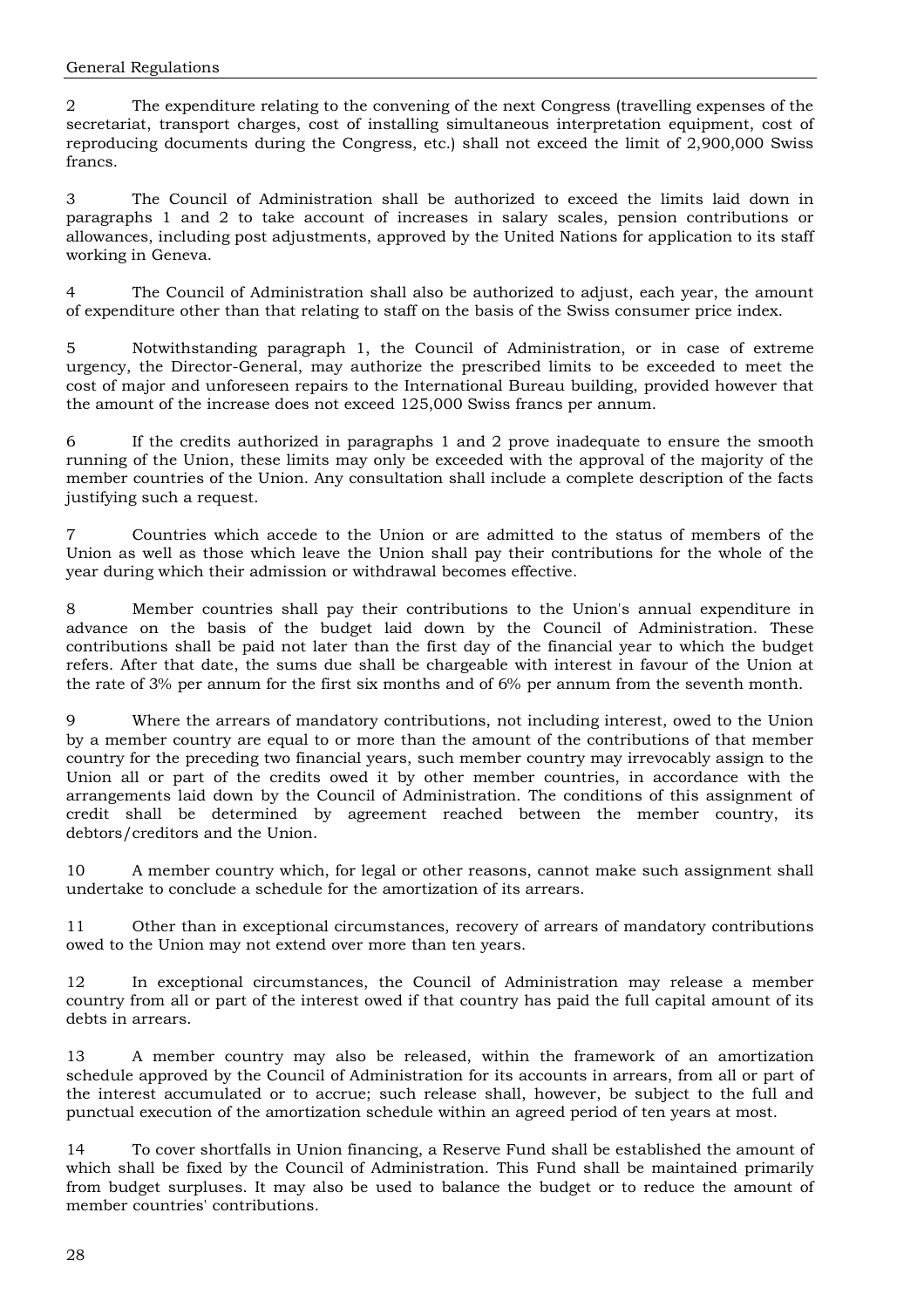15 As regards temporary financing shortfalls, the Government of the Swiss Confederation shall make the necessary short-term advances, on conditions which are to be fixed by mutual agreement. That Government shall supervise, without charge, book-keeping and accounting of the International Bureau within the limits of the credits fixed by Congress.

Article 129 Automatic sanctions

1 Any member country unable to make the assignment provided for in article 128.9 and which does not agree to submit to an amortization schedule proposed by the International Bureau in accordance with article 128.10, or which does not comply with such a schedule shall automatically lose its right to vote at Congress and at meetings of the Council of Administration and the Postal Operations Council and shall no longer be eligible for membership of these two Councils.

2 Automatic sanctions shall be lifted as a matter of course and with immediate effect as soon as the member country concerned has paid its arrears of mandatory contributions owed to the Union, in capital and interest, or has agreed to submit to a schedule for the amortization of the arrears.

Article 130

Contribution classes (Const. 21; Gen Regs 115, 128)

1 Member countries shall contribute to defraying Union expenses according to the contribution class to which they belong. These classes shall be the following:

class of 50 units; class of 45 units; class of 40 units; class of 35 units; class of 30 units; class of 25 units; class of 20 units; class of 15 units; class of 10 units; class of 5 units; class of 3 units; class of 1 unit;

class of 0.5 unit, reserved for the least advanced countries as listed by the United Nations and for other countries designated by the Council of Administration.

Notwithstanding the contribution classes listed in paragraph 1, any member country may elect to contribute more than 50 units.

3 Member countries shall be included in one of the above-mentioned contribution classes upon their admission or accession to the Union in accordance with the procedure laid down in article 21.4, of the Constitution.

4 Member countries may subsequently change contribution class on condition that this change is communicated to the International Bureau at least two months before the opening of Congress. This notification, which shall be brought to the attention of Congress, shall take effect on the date of the entry into force of the financial provisions drawn up by Congress. Member countries that have not made known their wish to change contribution class within the required time shall remain in the class to which they belonged up to that time.

5 Member countries may not insist on being lowered more than one class at a time.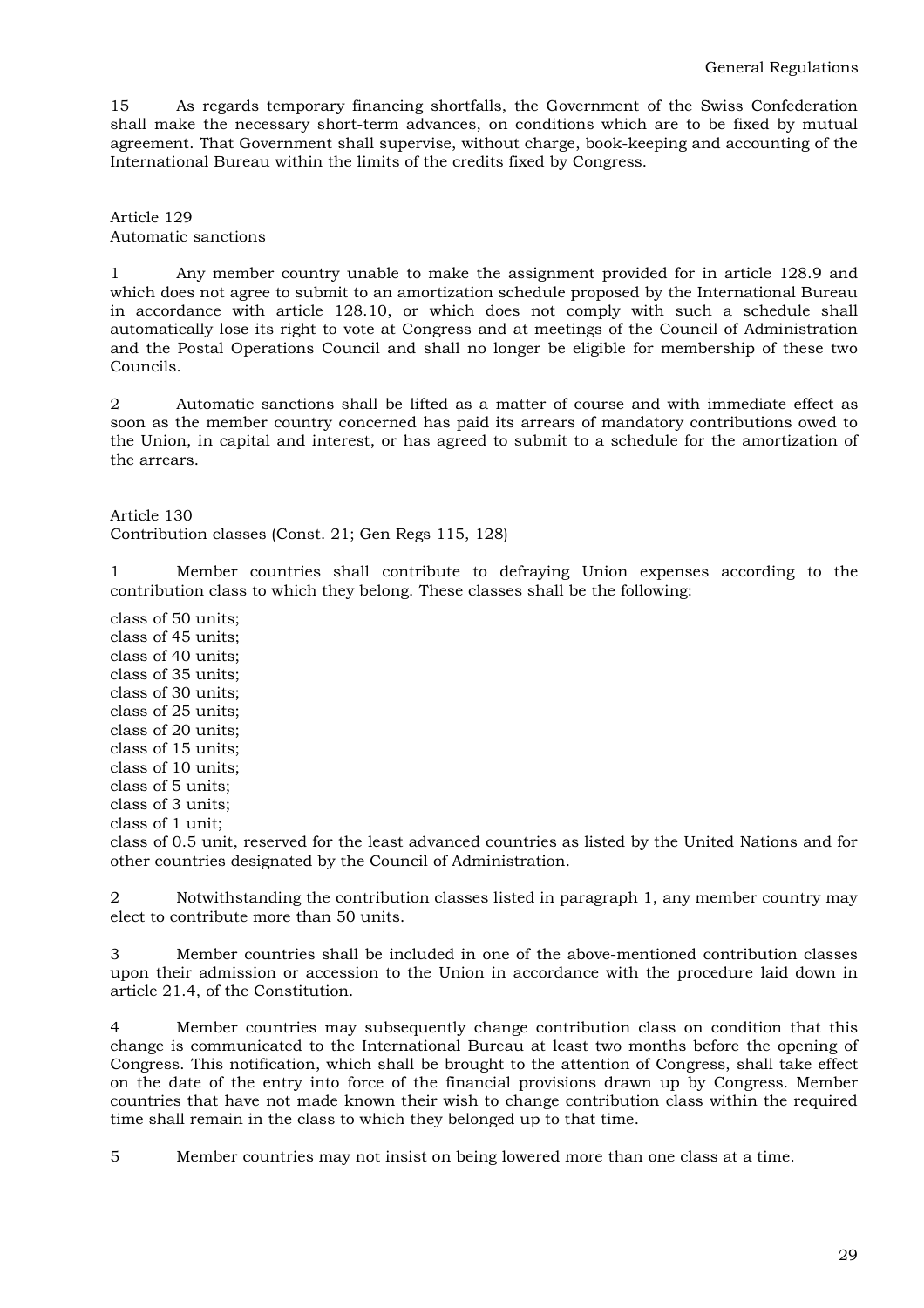6 Nevertheless, in exceptional circumstances such as natural disasters necessitating international aid programmes, the Council of Administration may authorize a temporary reduction in contribution class once between two Congresses when so requested by a member country if the said member establishes that it can no longer maintain its contribution at the class originally chosen. In the same circumstances, the Council of Administration may also authorize a temporary reduction for the non-least developed countries already in the class of 1 unit by placing them in the class of 0.5 unit.

7 The temporary reduction in contribution class in application of paragraph 6 may be authorized by the Council of Administration for a maximum period of two years or up to the next Congress, whichever is earlier. On expiry of the specified period, the country concerned shall automatically revert to its original contribution class.

8 Notwithstanding paragraphs 4 and 5, changes to a higher class shall not be subject to any restriction.

Article 131 Payment for supplies from the International Bureau (Gen Regs 118)

Supplies provided by the International Bureau to postal administrations against payment shall be paid for in the shortest possible time and at the latest within six months from the first day of the month following that in which the account is sent by the Bureau. After that period the sums due shall be chargeable with interest in favour of the Union at the rate of 5% per annum reckoned from the date of expiry of that period.

Chapter V

Arbitration

Article 132 Arbitration procedure (Const. 32)

1 If a dispute has to be settled by arbitration, each of the postal administrations party to the case shall select a postal administration of a member country not directly involved in the dispute. When several postal administrations make common cause, they shall count only as a single administration for the purposes of this provision.

2 If one of the postal administrations party to the case does not act on a proposal for arbitration within a period of six months, the International Bureau, if so requested, shall itself call upon the defaulting postal administration to appoint an arbitrator or shall itself appoint one ex officio.

3 The parties to the case may agree to appoint a single arbitrator which may be the International Bureau.

4 The decision of the arbitrators shall be taken by a majority of votes.

5 In the event of a tie the arbitrators shall select another postal administration, not involved in the dispute either, to settle the matter. Should they fail to agree on the choice, this postal administration shall be appointed by the International Bureau from among postal administrations not proposed by the arbitrators.

6 If the dispute concerns one of the Agreements, the arbitrators may be appointed only from among the postal administrations that are parties to that Agreement.